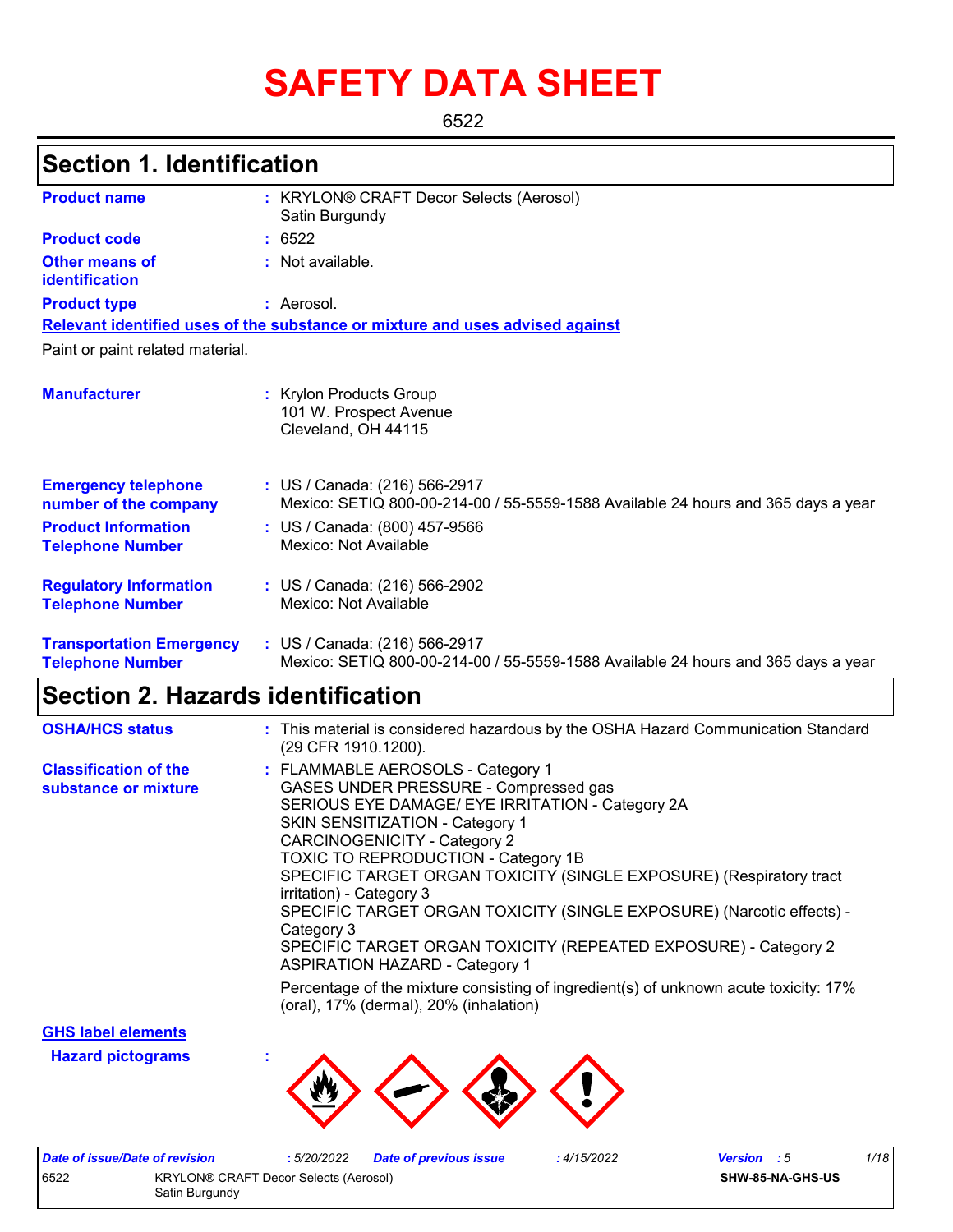## **Section 2. Hazards identification**

| <b>Signal word</b>                         | : Danger                                                                                                                                                                                                                                                                                                                                                                                                                                                                                                                                                                                                                                           |
|--------------------------------------------|----------------------------------------------------------------------------------------------------------------------------------------------------------------------------------------------------------------------------------------------------------------------------------------------------------------------------------------------------------------------------------------------------------------------------------------------------------------------------------------------------------------------------------------------------------------------------------------------------------------------------------------------------|
| <b>Hazard statements</b>                   | : Extremely flammable aerosol.<br>Contains gas under pressure; may explode if heated.<br>May be fatal if swallowed and enters airways.<br>May cause an allergic skin reaction.<br>Causes serious eye irritation.<br>May cause respiratory irritation.<br>May cause drowsiness or dizziness.<br>Suspected of causing cancer.<br>May damage fertility or the unborn child.<br>May cause damage to organs through prolonged or repeated exposure.                                                                                                                                                                                                     |
| <b>Precautionary statements</b>            |                                                                                                                                                                                                                                                                                                                                                                                                                                                                                                                                                                                                                                                    |
| <b>General</b>                             | : Read label before use. Keep out of reach of children. If medical advice is needed,<br>have product container or label at hand.                                                                                                                                                                                                                                                                                                                                                                                                                                                                                                                   |
| <b>Prevention</b>                          | : Obtain special instructions before use. Do not handle until all safety precautions have<br>been read and understood. Wear protective gloves, protective clothing and eye or face<br>protection. Keep away from heat, hot surfaces, sparks, open flames and other ignition<br>sources. No smoking. Do not spray on an open flame or other ignition source. Use<br>only outdoors or in a well-ventilated area. Do not breathe dust or mist. Wash<br>thoroughly after handling. Contaminated work clothing must not be allowed out of the<br>workplace. Pressurized container: Do not pierce or burn, even after use.                               |
| <b>Response</b>                            | : IF exposed or concerned: Get medical advice or attention. IF INHALED: Remove<br>person to fresh air and keep comfortable for breathing. Call a POISON CENTER or<br>doctor if you feel unwell. IF SWALLOWED: Immediately call a POISON CENTER or<br>doctor. Do NOT induce vomiting. Wash contaminated clothing before reuse. IF ON<br>SKIN: Wash with plenty of water. If skin irritation or rash occurs: Get medical advice or<br>attention. IF IN EYES: Rinse cautiously with water for several minutes. Remove contact<br>lenses, if present and easy to do. Continue rinsing. If eye irritation persists: Get medical<br>advice or attention. |
| <b>Storage</b>                             | : Store locked up. Protect from sunlight. Do not expose to temperatures exceeding 50<br>°C/122 °F. Store in a well-ventilated place. Keep container tightly closed.                                                                                                                                                                                                                                                                                                                                                                                                                                                                                |
| <b>Disposal</b>                            | : Dispose of contents and container in accordance with all local, regional, national and<br>international regulations.                                                                                                                                                                                                                                                                                                                                                                                                                                                                                                                             |
| <b>Supplemental label</b><br>elements      | DELAYED EFFECTS FROM LONG TERM OVEREXPOSURE. Contains solvents which<br>can cause permanent brain and nervous system damage. Intentional misuse by<br>deliberately concentrating and inhaling the contents can be harmful or fatal. WARNING:<br>This product contains chemicals known to the State of California to cause cancer and<br>birth defects or other reproductive harm.                                                                                                                                                                                                                                                                  |
|                                            | Please refer to the SDS for additional information. Keep out of reach of children. Keep<br>upright in a cool, dry place. Do not discard empty can in trash compactor.                                                                                                                                                                                                                                                                                                                                                                                                                                                                              |
| <b>Hazards not otherwise</b><br>classified | : DANGER: Rags, steel wool, other waste soaked with this product, and sanding residue<br>may spontaneously catch fire if improperly discarded. Immediately place rags, steel<br>wool, other waste soaked with this product, and sanding residue in a sealed, water-filled,<br>metal container. Dispose of in accordance with local fire regulations.                                                                                                                                                                                                                                                                                               |

## **Section 3. Composition/information on ingredients**

| Substance/mixture     | : Mixture        |
|-----------------------|------------------|
| <b>Other means of</b> | : Not available. |
| <b>identification</b> |                  |

#### **CAS number/other identifiers**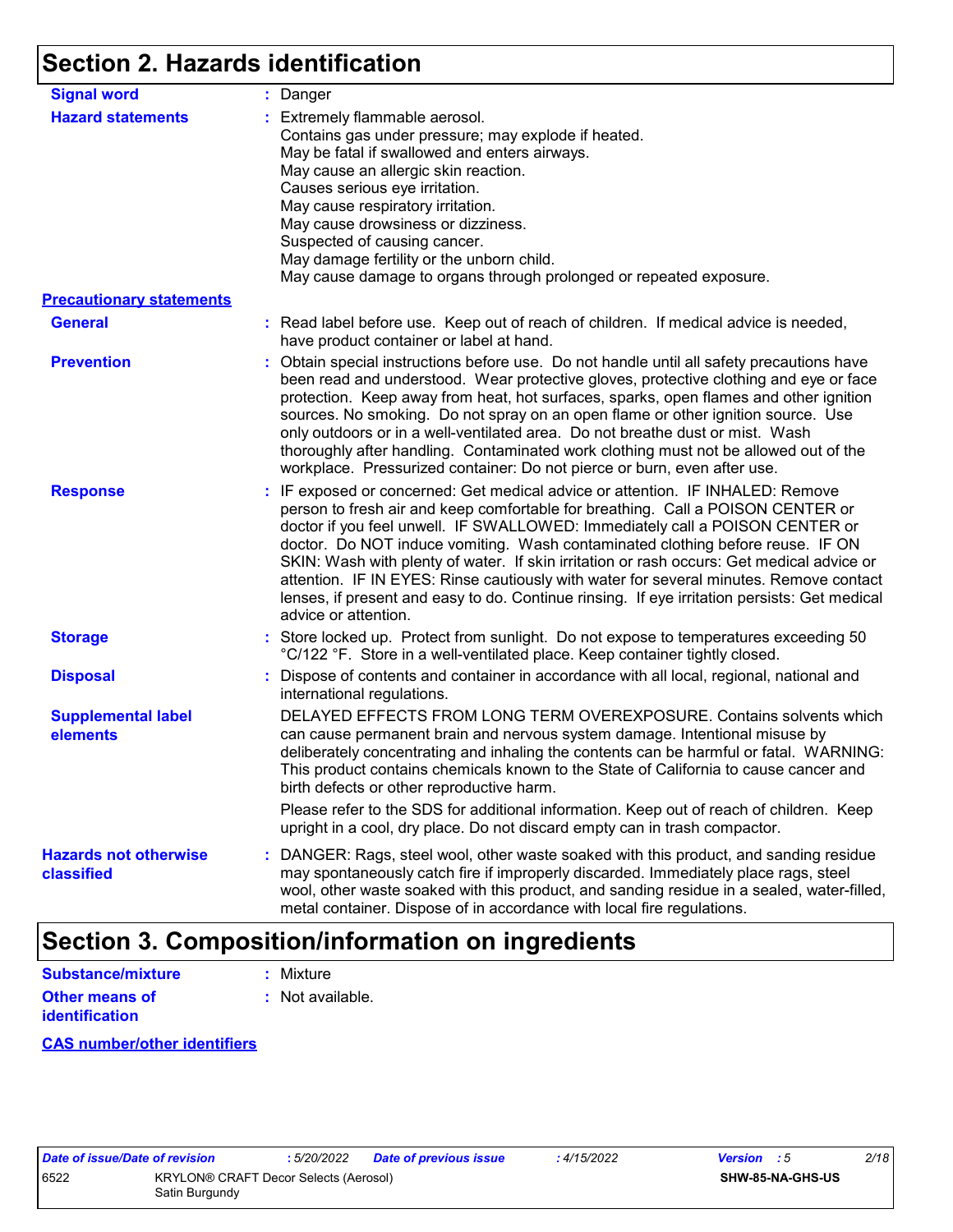## **Section 3. Composition/information on ingredients**

| <b>Ingredient name</b>               | % by weight | <b>CAS number</b> |
|--------------------------------------|-------------|-------------------|
| Acetone                              | l≥25 - ≤50  | 67-64-1           |
| Propane                              | l≥10 - ≤25  | 74-98-6           |
| <b>Butane</b>                        | ≤10         | 106-97-8          |
| n-Butyl Acetate                      | $ $ < 10    | 123-86-4          |
| 2-Propoxyethanol                     | $\leq$ 3    | 2807-30-9         |
| 2-methoxy-1-methylethyl acetate      | $\leq$ 3    | 108-65-6          |
| Amorphous Precipitated Silica        | ՝≤3         | 112926-00-8       |
| Zirconium 2-Ethylhexanoate           | l≤0.3       | 22464-99-9        |
| Methyl Ethyl Ketoxime                | ≤0.3        | 96-29-7           |
| Light Aromatic Hydrocarbons          | ≤0.3        | 64742-95-6        |
| Cobalt 2-Ethylhexanoate              | ≤0.3        | 136-52-7          |
| Hydrotreated Heavy Petroleum Naphtha | ≤0.3        | 64742-48-9        |

Any concentration shown as a range is to protect confidentiality or is due to batch variation.

**There are no additional ingredients present which, within the current knowledge of the supplier and in the concentrations applicable, are classified and hence require reporting in this section.**

**Occupational exposure limits, if available, are listed in Section 8.**

### **Section 4. First aid measures**

| <b>Description of necessary first aid measures</b> |                                                                                                                                                                                                                                                                                                                                                                                                                                                                                                                                                                                                                                                                                                                                                                                                                                                                                                                |
|----------------------------------------------------|----------------------------------------------------------------------------------------------------------------------------------------------------------------------------------------------------------------------------------------------------------------------------------------------------------------------------------------------------------------------------------------------------------------------------------------------------------------------------------------------------------------------------------------------------------------------------------------------------------------------------------------------------------------------------------------------------------------------------------------------------------------------------------------------------------------------------------------------------------------------------------------------------------------|
| <b>Eye contact</b>                                 | : Immediately flush eyes with plenty of water, occasionally lifting the upper and lower<br>eyelids. Check for and remove any contact lenses. Continue to rinse for at least 10<br>minutes. Get medical attention.                                                                                                                                                                                                                                                                                                                                                                                                                                                                                                                                                                                                                                                                                              |
| <b>Inhalation</b>                                  | : Remove victim to fresh air and keep at rest in a position comfortable for breathing. If it<br>is suspected that fumes are still present, the rescuer should wear an appropriate mask<br>or self-contained breathing apparatus. If not breathing, if breathing is irregular or if<br>respiratory arrest occurs, provide artificial respiration or oxygen by trained personnel. It<br>may be dangerous to the person providing aid to give mouth-to-mouth resuscitation.<br>Get medical attention. If necessary, call a poison center or physician. If unconscious,<br>place in recovery position and get medical attention immediately. Maintain an open<br>airway. Loosen tight clothing such as a collar, tie, belt or waistband. In case of<br>inhalation of decomposition products in a fire, symptoms may be delayed. The exposed<br>person may need to be kept under medical surveillance for 48 hours. |
| <b>Skin contact</b>                                | : Wash with plenty of soap and water. Remove contaminated clothing and shoes. Wash<br>contaminated clothing thoroughly with water before removing it, or wear gloves.<br>Continue to rinse for at least 10 minutes. Get medical attention. In the event of any<br>complaints or symptoms, avoid further exposure. Wash clothing before reuse. Clean<br>shoes thoroughly before reuse.                                                                                                                                                                                                                                                                                                                                                                                                                                                                                                                          |
| <b>Ingestion</b>                                   | : Get medical attention immediately. Call a poison center or physician. Wash out mouth<br>with water. Remove dentures if any. If material has been swallowed and the exposed<br>person is conscious, give small quantities of water to drink. Stop if the exposed person<br>feels sick as vomiting may be dangerous. Aspiration hazard if swallowed. Can enter<br>lungs and cause damage. Do not induce vomiting. If vomiting occurs, the head should<br>be kept low so that vomit does not enter the lungs. Never give anything by mouth to an<br>unconscious person. If unconscious, place in recovery position and get medical<br>attention immediately. Maintain an open airway. Loosen tight clothing such as a collar,<br>tie, belt or waistband.                                                                                                                                                        |

| <b>Potential acute health effects</b> |                                                                                                                              |
|---------------------------------------|------------------------------------------------------------------------------------------------------------------------------|
| Eye contact                           | : Causes serious eye irritation.                                                                                             |
| <b>Inhalation</b>                     | : Can cause central nervous system (CNS) depression. May cause drowsiness or<br>dizziness. May cause respiratory irritation. |

| Date of issue/Date of revision |                                                         | 5/20/2022 | <b>Date of previous issue</b> | : 4/15/2022 | <b>Version</b> : 5 |                  | 3/18 |
|--------------------------------|---------------------------------------------------------|-----------|-------------------------------|-------------|--------------------|------------------|------|
| 6522                           | KRYLON® CRAFT Decor Selects (Aerosol)<br>Satin Burgundy |           |                               |             |                    | SHW-85-NA-GHS-US |      |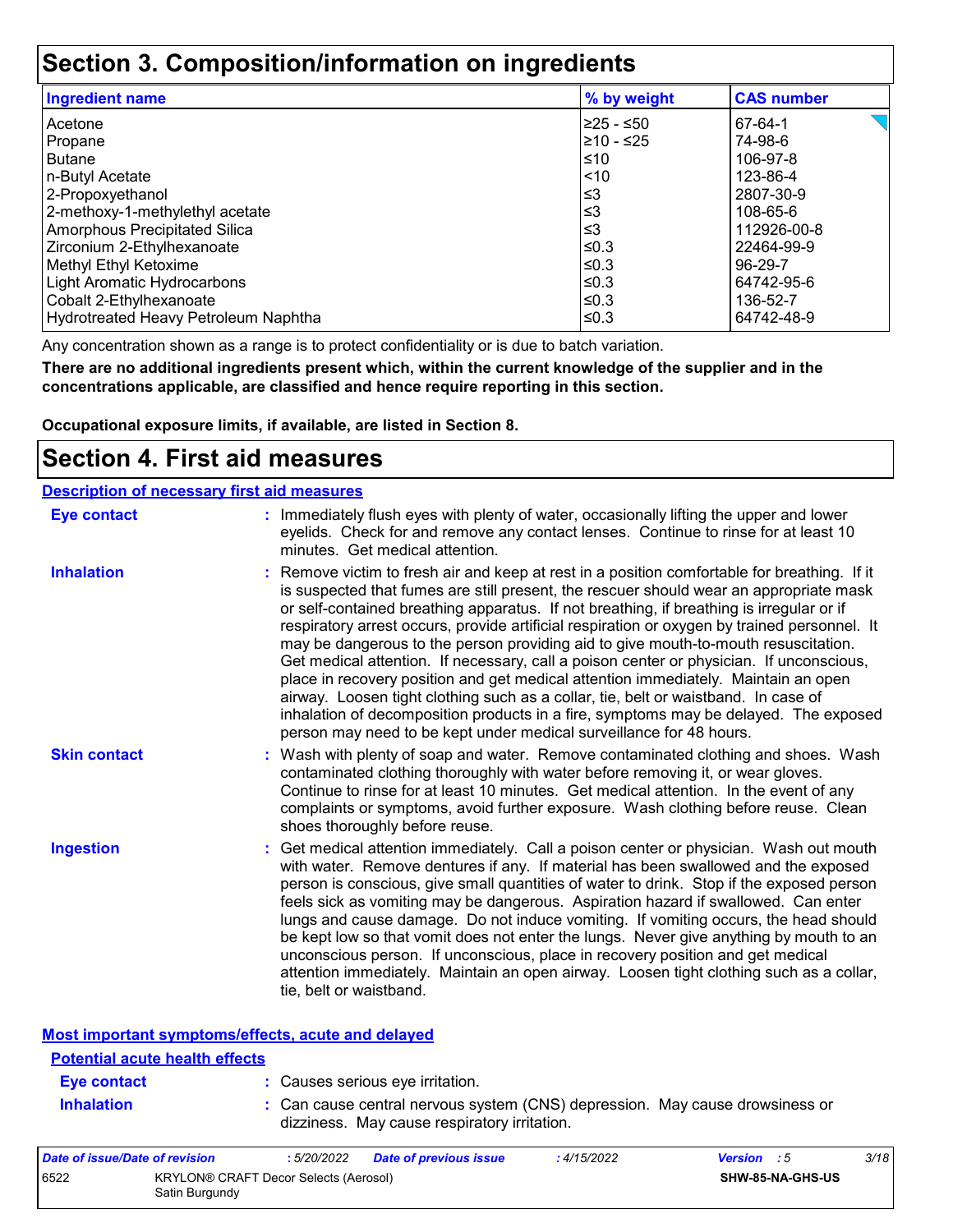## **Section 4. First aid measures**

| <b>Skin contact</b>               | : May cause an allergic skin reaction.                                                                                                                                                                                                                                                                                                                                                                          |
|-----------------------------------|-----------------------------------------------------------------------------------------------------------------------------------------------------------------------------------------------------------------------------------------------------------------------------------------------------------------------------------------------------------------------------------------------------------------|
| <b>Ingestion</b>                  | : Can cause central nervous system (CNS) depression. May be fatal if swallowed and<br>enters airways.                                                                                                                                                                                                                                                                                                           |
| Over-exposure signs/symptoms      |                                                                                                                                                                                                                                                                                                                                                                                                                 |
| <b>Eye contact</b>                | : Adverse symptoms may include the following:<br>pain or irritation<br>watering<br>redness                                                                                                                                                                                                                                                                                                                      |
| <b>Inhalation</b>                 | : Adverse symptoms may include the following:<br>respiratory tract irritation<br>coughing<br>nausea or vomiting<br>headache<br>drowsiness/fatigue<br>dizziness/vertigo<br>unconsciousness<br>reduced fetal weight<br>increase in fetal deaths<br>skeletal malformations                                                                                                                                         |
| <b>Skin contact</b>               | : Adverse symptoms may include the following:<br>irritation<br>redness<br>reduced fetal weight<br>increase in fetal deaths<br>skeletal malformations                                                                                                                                                                                                                                                            |
| <b>Ingestion</b>                  | : Adverse symptoms may include the following:<br>nausea or vomiting<br>reduced fetal weight<br>increase in fetal deaths<br>skeletal malformations<br><u>Indication of immediate medical attention and special treatment needed, if necessary</u>                                                                                                                                                                |
|                                   |                                                                                                                                                                                                                                                                                                                                                                                                                 |
| <b>Notes to physician</b>         | : In case of inhalation of decomposition products in a fire, symptoms may be delayed.<br>The exposed person may need to be kept under medical surveillance for 48 hours.                                                                                                                                                                                                                                        |
| <b>Specific treatments</b>        | : No specific treatment.                                                                                                                                                                                                                                                                                                                                                                                        |
| <b>Protection of first-aiders</b> | : No action shall be taken involving any personal risk or without suitable training. If it is<br>suspected that fumes are still present, the rescuer should wear an appropriate mask or<br>self-contained breathing apparatus. It may be dangerous to the person providing aid to<br>give mouth-to-mouth resuscitation. Wash contaminated clothing thoroughly with water<br>before removing it, or wear gloves. |

**See toxicological information (Section 11)**

## **Section 5. Fire-fighting measures**

| <b>Extinguishing media</b>             |                                                                 |  |
|----------------------------------------|-----------------------------------------------------------------|--|
| <b>Suitable extinguishing</b><br>media | : Use an extinguishing agent suitable for the surrounding fire. |  |
| Unsuitable extinguishing<br>media      | : None known.                                                   |  |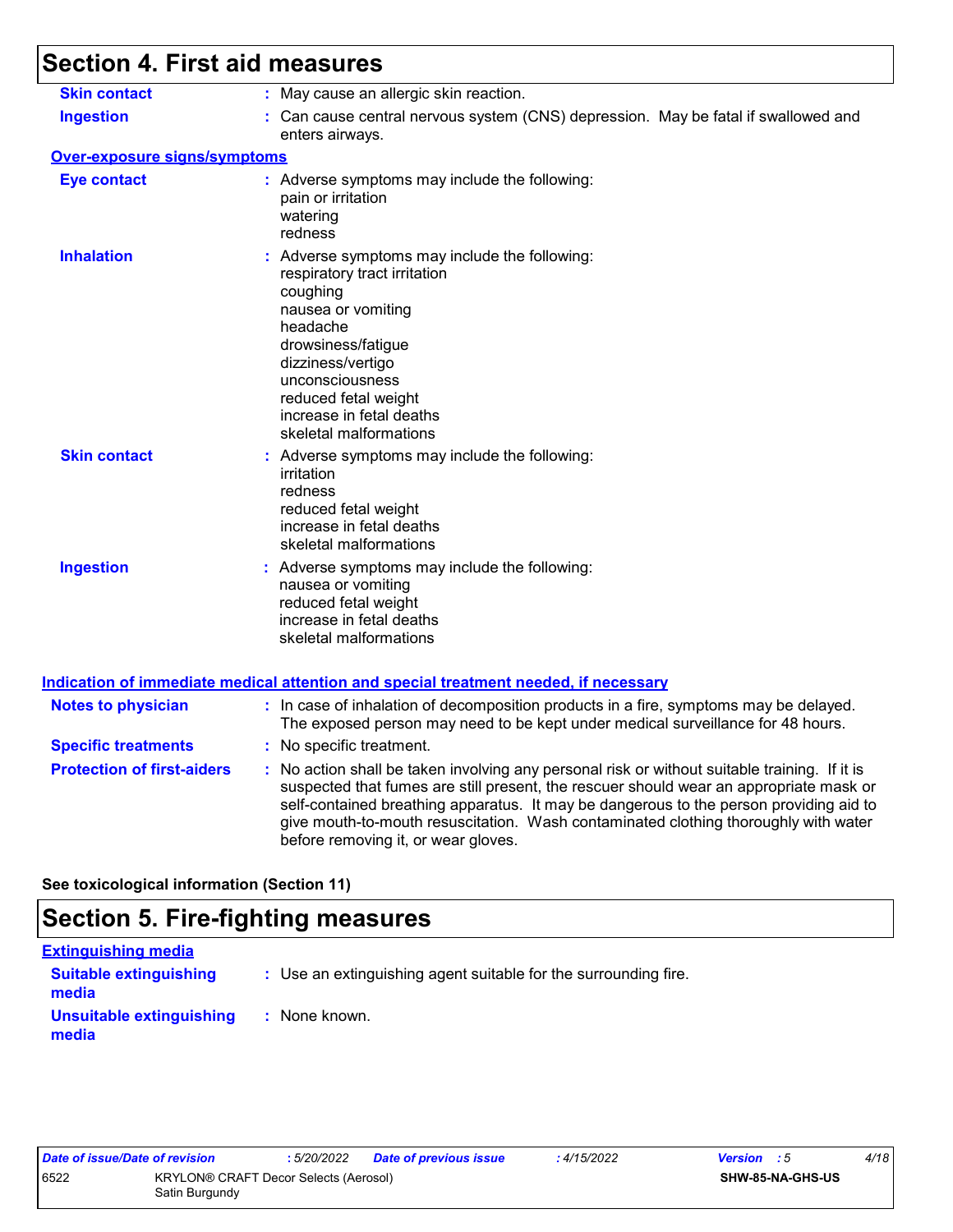## **Section 5. Fire-fighting measures**

| <b>Specific hazards arising</b><br>from the chemical     | : Extremely flammable aerosol. Runoff to sewer may create fire or explosion hazard. In<br>a fire or if heated, a pressure increase will occur and the container may burst, with the<br>risk of a subsequent explosion. Gas may accumulate in low or confined areas or travel<br>a considerable distance to a source of ignition and flash back, causing fire or explosion.<br>Bursting aerosol containers may be propelled from a fire at high speed. |
|----------------------------------------------------------|-------------------------------------------------------------------------------------------------------------------------------------------------------------------------------------------------------------------------------------------------------------------------------------------------------------------------------------------------------------------------------------------------------------------------------------------------------|
| <b>Hazardous thermal</b><br>decomposition products       | : Decomposition products may include the following materials:<br>carbon dioxide<br>carbon monoxide<br>nitrogen oxides<br>metal oxide/oxides                                                                                                                                                                                                                                                                                                           |
| <b>Special protective actions</b><br>for fire-fighters   | : Promptly isolate the scene by removing all persons from the vicinity of the incident if<br>there is a fire. No action shall be taken involving any personal risk or without suitable<br>training. Move containers from fire area if this can be done without risk. Use water<br>spray to keep fire-exposed containers cool.                                                                                                                         |
| <b>Special protective</b><br>equipment for fire-fighters | : Fire-fighters should wear appropriate protective equipment and self-contained breathing<br>apparatus (SCBA) with a full face-piece operated in positive pressure mode.                                                                                                                                                                                                                                                                              |

### **Section 6. Accidental release measures**

#### **Personal precautions, protective equipment and emergency procedures**

| For non-emergency<br>personnel                               | : No action shall be taken involving any personal risk or without suitable training.<br>Evacuate surrounding areas. Keep unnecessary and unprotected personnel from<br>entering. In the case of aerosols being ruptured, care should be taken due to the rapid<br>escape of the pressurized contents and propellant. If a large number of containers are<br>ruptured, treat as a bulk material spillage according to the instructions in the clean-up<br>section. Do not touch or walk through spilled material. Shut off all ignition sources. No<br>flares, smoking or flames in hazard area. Avoid breathing vapor or mist. Provide<br>adequate ventilation. Wear appropriate respirator when ventilation is inadequate. Put<br>on appropriate personal protective equipment. |
|--------------------------------------------------------------|----------------------------------------------------------------------------------------------------------------------------------------------------------------------------------------------------------------------------------------------------------------------------------------------------------------------------------------------------------------------------------------------------------------------------------------------------------------------------------------------------------------------------------------------------------------------------------------------------------------------------------------------------------------------------------------------------------------------------------------------------------------------------------|
| For emergency responders :                                   | If specialized clothing is required to deal with the spillage, take note of any information in<br>Section 8 on suitable and unsuitable materials. See also the information in "For non-<br>emergency personnel".                                                                                                                                                                                                                                                                                                                                                                                                                                                                                                                                                                 |
| <b>Environmental precautions</b>                             | : Avoid dispersal of spilled material and runoff and contact with soil, waterways, drains<br>and sewers. Inform the relevant authorities if the product has caused environmental<br>pollution (sewers, waterways, soil or air).                                                                                                                                                                                                                                                                                                                                                                                                                                                                                                                                                  |
| <b>Methods and materials for containment and cleaning up</b> |                                                                                                                                                                                                                                                                                                                                                                                                                                                                                                                                                                                                                                                                                                                                                                                  |
| <b>Small spill</b>                                           | : Stop leak if without risk. Move containers from spill area. Use spark-proof tools and<br>explosion-proof equipment. Dilute with water and mop up if water-soluble. Alternatively,<br>or if water-insoluble, absorb with an inert dry material and place in an appropriate waste<br>disposal container. Dispose of via a licensed waste disposal contractor.                                                                                                                                                                                                                                                                                                                                                                                                                    |
| <b>Large spill</b>                                           | : Stop leak if without risk. Move containers from spill area. Use spark-proof tools and<br>explosion-proof equipment. Approach release from upwind. Prevent entry into sewers,<br>water courses, basements or confined areas. Wash spillages into an effluent treatment<br>plant or proceed as follows. Contain and collect spillage with non-combustible,<br>absorbent material e.g. sand, earth, vermiculite or diatomaceous earth and place in<br>container for disposal according to local regulations (see Section 13). Dispose of via a<br>licensed waste disposal contractor. Contaminated absorbent material may pose the<br>same hazard as the spilled product. Note: see Section 1 for emergency contact<br>information and Section 13 for waste disposal.             |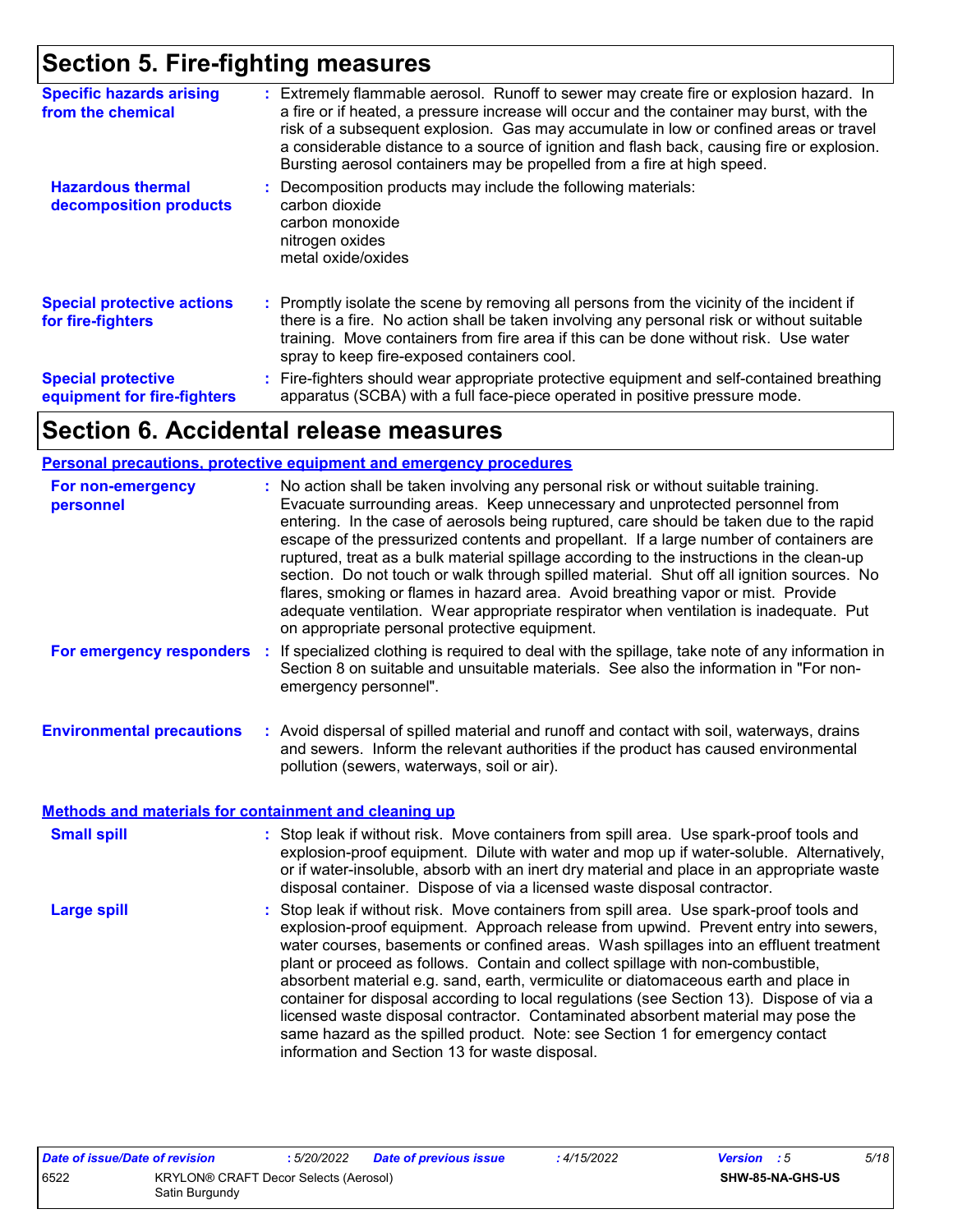## **Section 7. Handling and storage**

| <b>Precautions for safe handling</b>                                             |                                                                                                                                                                                                                                                                                                                                                                                                                                                                                                                                                                                                                                                                                                                                                                                                                                                                                                                                                                                                                           |
|----------------------------------------------------------------------------------|---------------------------------------------------------------------------------------------------------------------------------------------------------------------------------------------------------------------------------------------------------------------------------------------------------------------------------------------------------------------------------------------------------------------------------------------------------------------------------------------------------------------------------------------------------------------------------------------------------------------------------------------------------------------------------------------------------------------------------------------------------------------------------------------------------------------------------------------------------------------------------------------------------------------------------------------------------------------------------------------------------------------------|
| <b>Protective measures</b>                                                       | : Put on appropriate personal protective equipment (see Section 8). Persons with a<br>history of skin sensitization problems should not be employed in any process in which<br>this product is used. Pressurized container: protect from sunlight and do not expose to<br>temperatures exceeding 50°C. Do not pierce or burn, even after use. Avoid exposure -<br>obtain special instructions before use. Avoid exposure during pregnancy. Do not<br>handle until all safety precautions have been read and understood. Do not get in eyes<br>or on skin or clothing. Do not breathe vapor or mist. Do not swallow. Avoid breathing<br>gas. Use only with adequate ventilation. Wear appropriate respirator when ventilation is<br>inadequate. Store and use away from heat, sparks, open flame or any other ignition<br>source. Use explosion-proof electrical (ventilating, lighting and material handling)<br>equipment. Use only non-sparking tools. Empty containers retain product residue and<br>can be hazardous. |
| <b>Advice on general</b><br>occupational hygiene                                 | : Eating, drinking and smoking should be prohibited in areas where this material is<br>handled, stored and processed. Workers should wash hands and face before eating,<br>drinking and smoking. Remove contaminated clothing and protective equipment before<br>entering eating areas. See also Section 8 for additional information on hygiene<br>measures.                                                                                                                                                                                                                                                                                                                                                                                                                                                                                                                                                                                                                                                             |
| <b>Conditions for safe storage,</b><br>including any<br><b>incompatibilities</b> | : Store in accordance with local regulations. Store away from direct sunlight in a dry, cool<br>and well-ventilated area, away from incompatible materials (see Section 10) and food<br>and drink. Protect from sunlight. Store locked up. Eliminate all ignition sources. Use<br>appropriate containment to avoid environmental contamination. See Section 10 for<br>incompatible materials before handling or use.                                                                                                                                                                                                                                                                                                                                                                                                                                                                                                                                                                                                      |

## **Section 8. Exposure controls/personal protection**

#### **Control parameters**

#### **Occupational exposure limits (OSHA United States)**

| <b>Ingredient name</b>                       | CAS#                          | <b>Exposure limits</b>                                                                                                                                                                                                                                                                                          |
|----------------------------------------------|-------------------------------|-----------------------------------------------------------------------------------------------------------------------------------------------------------------------------------------------------------------------------------------------------------------------------------------------------------------|
| Acetone                                      | 67-64-1                       | <b>ACGIH TLV (United States, 1/2021).</b><br>TWA: 250 ppm 8 hours.<br>STEL: 500 ppm 15 minutes.<br>NIOSH REL (United States, 10/2020).<br>TWA: 250 ppm 10 hours.<br>TWA: 590 mg/m <sup>3</sup> 10 hours.<br>OSHA PEL (United States, 5/2018).<br>TWA: 1000 ppm 8 hours.<br>TWA: 2400 mg/m <sup>3</sup> 8 hours. |
| Propane                                      | 74-98-6                       | NIOSH REL (United States, 10/2020).<br>TWA: 1000 ppm 10 hours.<br>TWA: 1800 mg/m <sup>3</sup> 10 hours.<br>OSHA PEL (United States, 5/2018).<br>TWA: 1000 ppm 8 hours.<br>TWA: 1800 mg/m <sup>3</sup> 8 hours.<br>ACGIH TLV (United States, 1/2021). Oxygen<br>Depletion [Asphyxiant]. Explosive potential      |
| <b>Butane</b>                                | 106-97-8                      | NIOSH REL (United States, 10/2020).<br>TWA: 800 ppm 10 hours.<br>TWA: 1900 mg/m <sup>3</sup> 10 hours.<br>ACGIH TLV (United States, 1/2021).<br><b>Explosive potential.</b><br>STEL: 1000 ppm 15 minutes.                                                                                                       |
| n-Butyl Acetate                              | 123-86-4                      | NIOSH REL (United States, 10/2020).<br>TWA: 150 ppm 10 hours.                                                                                                                                                                                                                                                   |
| Date of issue/Date of revision<br>:5/20/2022 | <b>Date of previous issue</b> | 6/18<br>:4/15/2022<br><b>Version</b> : 5                                                                                                                                                                                                                                                                        |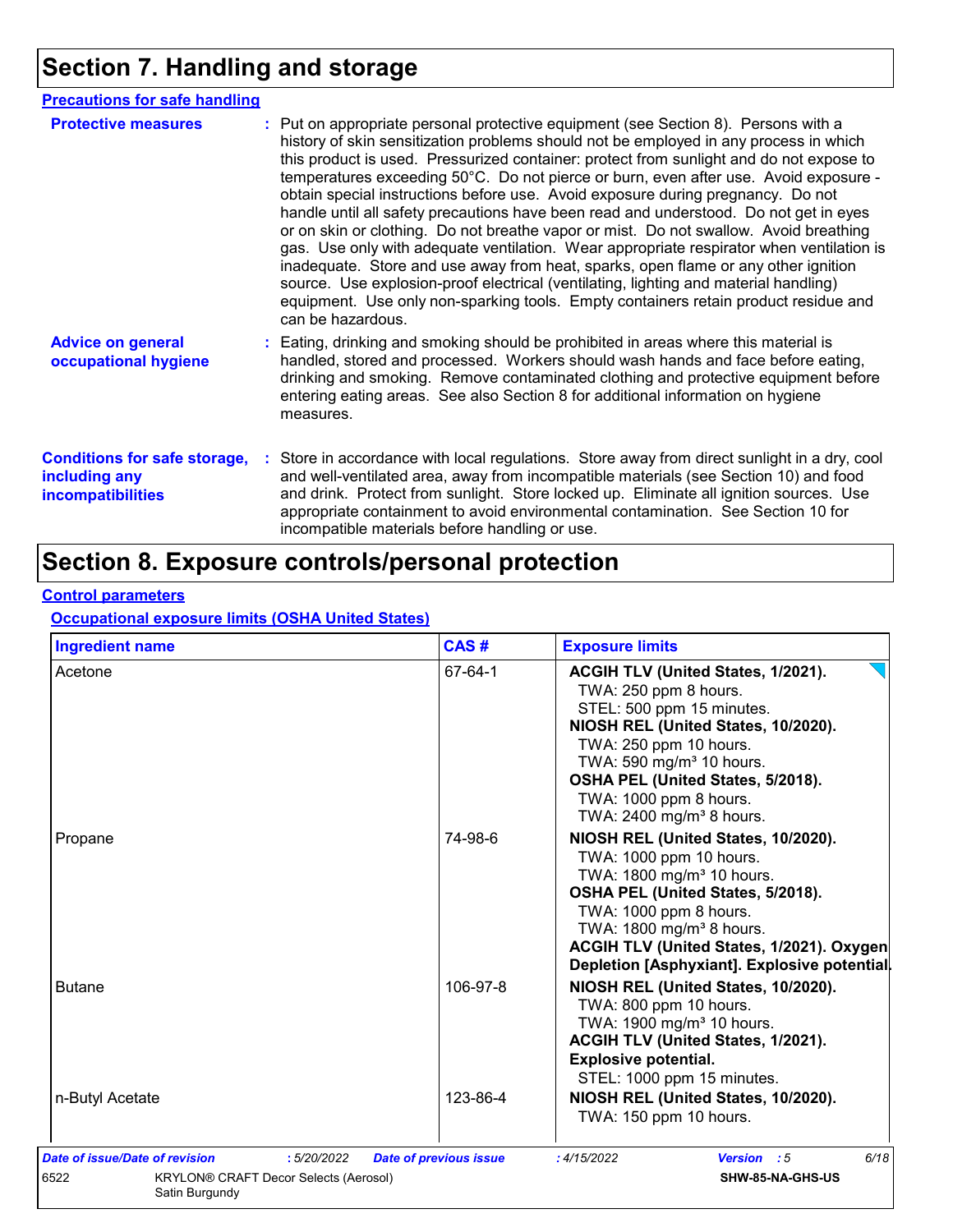|                                      |             | TWA: 710 mg/m <sup>3</sup> 10 hours.<br>STEL: 200 ppm 15 minutes.<br>STEL: 950 mg/m <sup>3</sup> 15 minutes.<br>OSHA PEL (United States, 5/2018).<br>TWA: 150 ppm 8 hours.<br>TWA: 710 mg/m <sup>3</sup> 8 hours.<br>ACGIH TLV (United States, 1/2021).<br>STEL: 150 ppm 15 minutes.<br>TWA: 50 ppm 8 hours.                                                      |
|--------------------------------------|-------------|-------------------------------------------------------------------------------------------------------------------------------------------------------------------------------------------------------------------------------------------------------------------------------------------------------------------------------------------------------------------|
| 2-Propoxyethanol                     | 2807-30-9   | None.                                                                                                                                                                                                                                                                                                                                                             |
| 2-methoxy-1-methylethyl acetate      | 108-65-6    | OARS WEEL (United States, 1/2021).<br>TWA: 50 ppm 8 hours.                                                                                                                                                                                                                                                                                                        |
| <b>Amorphous Precipitated Silica</b> | 112926-00-8 | NIOSH REL (United States, 10/2020).<br>TWA: 6 mg/m <sup>3</sup> 10 hours.                                                                                                                                                                                                                                                                                         |
| Zirconium 2-Ethylhexanoate           | 22464-99-9  | ACGIH TLV (United States, 1/2021).<br>TWA: $5 \text{ mg/m}^3$ , (as Zr) 8 hours.<br>STEL: 10 mg/m <sup>3</sup> , (as Zr) 15 minutes.<br>NIOSH REL (United States, 10/2020).<br>TWA: $5 \text{ mg/m}^3$ , (as Zr) 10 hours.<br>STEL: 10 mg/m <sup>3</sup> , (as Zr) 15 minutes.<br>OSHA PEL (United States, 5/2018).<br>TWA: $5 \text{ mg/m}^3$ , (as Zr) 8 hours. |
| Methyl Ethyl Ketoxime                | 96-29-7     | OARS WEEL (United States, 1/2021). Skin<br>sensitizer.<br>TWA: 10 ppm 8 hours.                                                                                                                                                                                                                                                                                    |
| <b>Light Aromatic Hydrocarbons</b>   | 64742-95-6  | None.                                                                                                                                                                                                                                                                                                                                                             |
| Cobalt 2-Ethylhexanoate              | 136-52-7    | ACGIH TLV (United States, 1/2021). Skin<br>sensitizer. Inhalation sensitizer.<br>TWA: $0.02$ mg/m <sup>3</sup> , (as Co) 8 hours.                                                                                                                                                                                                                                 |
| Hydrotreated Heavy Petroleum Naphtha | 64742-48-9  | None.                                                                                                                                                                                                                                                                                                                                                             |

#### **Occupational exposure limits (Canada)**

| <b>Ingredient name</b> | CAS#    | <b>Exposure limits</b>                                                                                                                                                                                                                                                                                                                                                                                                                                                                                                                                                                                                                                                                                                                     |
|------------------------|---------|--------------------------------------------------------------------------------------------------------------------------------------------------------------------------------------------------------------------------------------------------------------------------------------------------------------------------------------------------------------------------------------------------------------------------------------------------------------------------------------------------------------------------------------------------------------------------------------------------------------------------------------------------------------------------------------------------------------------------------------------|
| acetone                | 67-64-1 | CA Alberta Provincial (Canada, 6/2018).<br>8 hrs OEL: 1200 mg/m <sup>3</sup> 8 hours.<br>15 min OEL: 1800 mg/m <sup>3</sup> 15 minutes.<br>8 hrs OEL: 500 ppm 8 hours.<br>15 min OEL: 750 ppm 15 minutes.<br><b>CA British Columbia Provincial (Canada,</b><br>$6/2021$ ).<br>TWA: 250 ppm 8 hours.<br>STEL: 500 ppm 15 minutes.<br>CA Ontario Provincial (Canada, 6/2019).<br>TWA: 250 ppm 8 hours.<br>STEL: 500 ppm 15 minutes.<br>CA Quebec Provincial (Canada, 6/2021).<br>TWAEV: 500 ppm 8 hours.<br>TWAEV: 1190 mg/m <sup>3</sup> 8 hours.<br>STEV: 1000 ppm 15 minutes.<br>STEV: 2380 mg/m <sup>3</sup> 15 minutes.<br><b>CA Saskatchewan Provincial (Canada,</b><br>7/2013).<br>STEL: 750 ppm 15 minutes.<br>TWA: 500 ppm 8 hours. |
| Normal propane         | 74-98-6 | CA Alberta Provincial (Canada, 6/2018).<br>8 hrs OEL: 1000 ppm 8 hours.                                                                                                                                                                                                                                                                                                                                                                                                                                                                                                                                                                                                                                                                    |
|                        |         |                                                                                                                                                                                                                                                                                                                                                                                                                                                                                                                                                                                                                                                                                                                                            |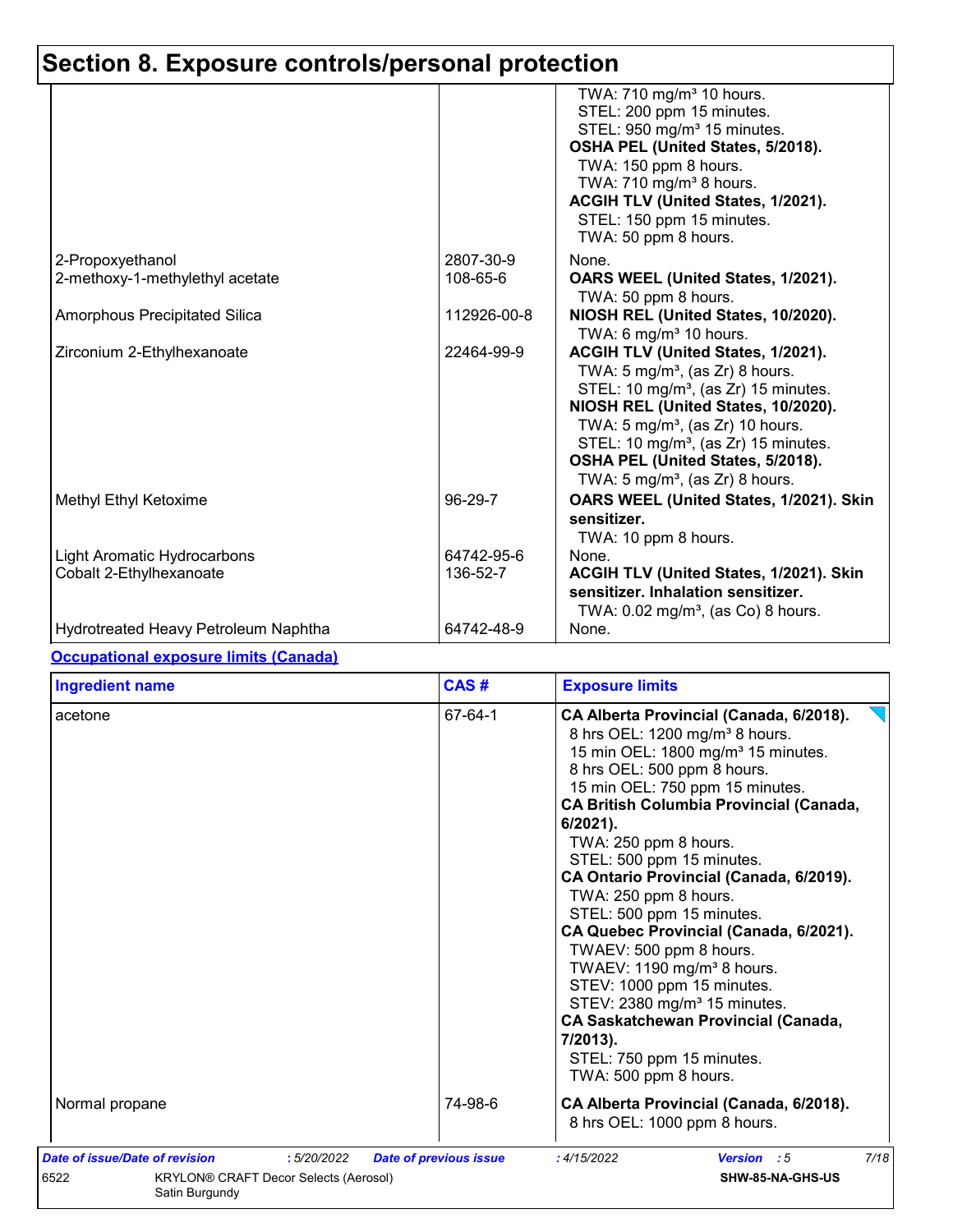|                            |            | CA Quebec Provincial (Canada, 6/2021).<br>TWAEV: 1000 ppm 8 hours.<br>TWAEV: 1800 mg/m <sup>3</sup> 8 hours.<br><b>CA Saskatchewan Provincial (Canada,</b><br>7/2013).<br>STEL: 1250 ppm 15 minutes.<br>TWA: 1000 ppm 8 hours.<br><b>CA British Columbia Provincial (Canada,</b><br>6/2021). Oxygen Depletion [Asphyxiant].<br><b>Explosive potential.</b>                                                                                                                                                                                                                                                                                  |
|----------------------------|------------|---------------------------------------------------------------------------------------------------------------------------------------------------------------------------------------------------------------------------------------------------------------------------------------------------------------------------------------------------------------------------------------------------------------------------------------------------------------------------------------------------------------------------------------------------------------------------------------------------------------------------------------------|
|                            |            | CA Ontario Provincial (Canada, 6/2019).<br><b>Oxygen Depletion [Asphyxiant]. Explosive</b><br>potential.                                                                                                                                                                                                                                                                                                                                                                                                                                                                                                                                    |
| <b>Butane</b>              | 106-97-8   | CA Alberta Provincial (Canada, 6/2018).<br>8 hrs OEL: 1000 ppm 8 hours.<br>CA Quebec Provincial (Canada, 6/2021).<br>TWAEV: 800 ppm 8 hours.<br>TWAEV: 1900 mg/m <sup>3</sup> 8 hours.<br><b>CA Saskatchewan Provincial (Canada,</b><br>7/2013).<br>STEL: 1250 ppm 15 minutes.<br>TWA: 1000 ppm 8 hours.<br><b>CA British Columbia Provincial (Canada,</b><br>6/2021). Explosive potential.<br>STEL: 1000 ppm 15 minutes.<br>CA Ontario Provincial (Canada, 6/2019).<br><b>Explosive potential.</b><br>STEL: 1000 ppm 15 minutes.                                                                                                           |
| n-butyl acetate            | 123-86-4   | CA Alberta Provincial (Canada, 6/2018).<br>15 min OEL: 200 ppm 15 minutes.<br>15 min OEL: 950 mg/m <sup>3</sup> 15 minutes.<br>8 hrs OEL: 150 ppm 8 hours.<br>8 hrs OEL: 713 mg/m <sup>3</sup> 8 hours.<br><b>CA Saskatchewan Provincial (Canada,</b><br>7/2013).<br>STEL: 200 ppm 15 minutes.<br>TWA: 150 ppm 8 hours.<br>CA Ontario Provincial (Canada, 6/2019).<br>STEL: 150 ppm 15 minutes.<br>TWA: 50 ppm 8 hours.<br><b>CA British Columbia Provincial (Canada,</b><br>6/2021).<br>STEL: 150 ppm 15 minutes.<br>TWA: 50 ppm 8 hours.<br>CA Quebec Provincial (Canada, 6/2021).<br>STEV: 150 ppm 15 minutes.<br>TWAEV: 50 ppm 8 hours. |
| 2-Propoxyethanol           | 2807-30-9  | CA Ontario Provincial (Canada, 6/2019).<br>Absorbed through skin.<br>TWA: 110 mg/m <sup>3</sup> 8 hours.                                                                                                                                                                                                                                                                                                                                                                                                                                                                                                                                    |
| Zirconium 2-Ethylhexanoate | 22464-99-9 | TWA: 25 ppm 8 hours.<br>CA Alberta Provincial (Canada, 6/2018).<br>8 hrs OEL: 5 mg/m <sup>3</sup> , (as Zr) 8 hours.<br>15 min OEL: 10 mg/m <sup>3</sup> , (as Zr) 15 minutes.<br><b>CA British Columbia Provincial (Canada,</b><br>6/2021).                                                                                                                                                                                                                                                                                                                                                                                                |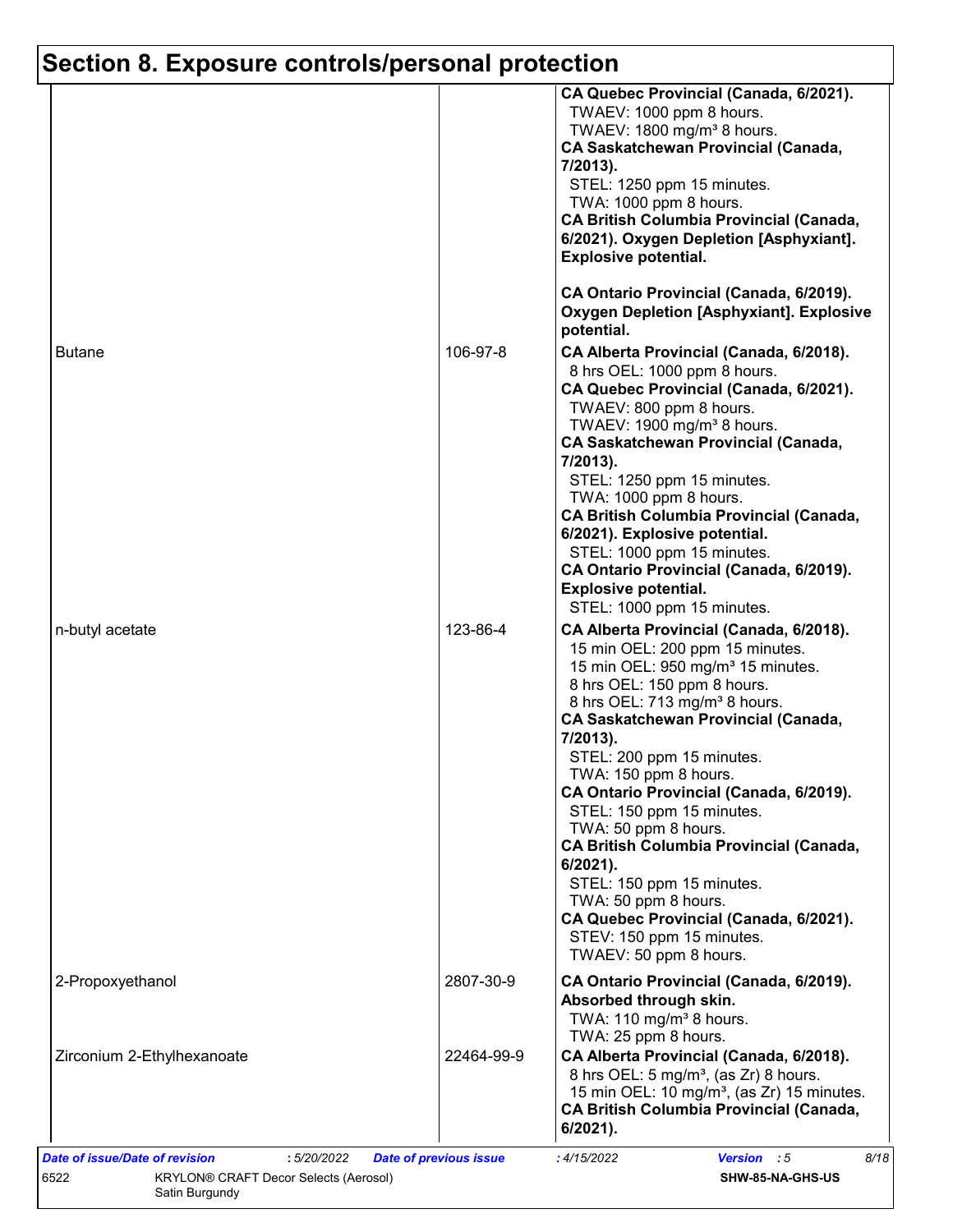|                         |          | TWA: $5 \text{ mg/m}^3$ , (as Zr) 8 hours.<br>STEL: 10 mg/m <sup>3</sup> , (as Zr) 15 minutes.<br>CA Quebec Provincial (Canada, 6/2021).<br>TWAEV: $5 \text{ mg/m}^3$ , (as Zr) 8 hours.<br>STEV: 10 mg/m <sup>3</sup> , (as Zr) 15 minutes.<br>CA Ontario Provincial (Canada, 6/2019).<br>STEL: 10 mg/m <sup>3</sup> , (as Zr) 15 minutes.<br>TWA: $5 \text{ mg/m}^3$ , (as Zr) 8 hours.                                                                                                                                                                              |
|-------------------------|----------|------------------------------------------------------------------------------------------------------------------------------------------------------------------------------------------------------------------------------------------------------------------------------------------------------------------------------------------------------------------------------------------------------------------------------------------------------------------------------------------------------------------------------------------------------------------------|
| Methyl Ethyl Ketoxime   | 96-29-7  | OARS WEEL (United States, 1/2021). Skin<br>sensitizer.<br>TWA: 10 ppm 8 hours.                                                                                                                                                                                                                                                                                                                                                                                                                                                                                         |
| Cobalt 2-Ethylhexanoate | 136-52-7 | <b>CA British Columbia Provincial (Canada,</b><br>6/2021). Skin sensitizer. Inhalation<br>sensitizer.<br>TWA: $0.02 \text{ mg/m}^3$ , (as Co, Total) 8 hours.<br>CA Quebec Provincial (Canada, 6/2021).<br>Skin sensitizer.<br>TWAEV: $0.02$ mg/m <sup>3</sup> , (as Co) 8 hours.<br>CA Ontario Provincial (Canada, 6/2019).<br>TWA: 0.02 mg/m <sup>3</sup> , (as Co) 8 hours.<br><b>CA Saskatchewan Provincial (Canada,</b><br>7/2013).<br>STEL: $0.06 \text{ mg/m}^3$ , (measured as Co) 15<br>minutes.<br>TWA: $0.02 \text{ mg/m}^3$ , (measured as Co) 8<br>hours. |

#### **Occupational exposure limits (Mexico)**

|                            | CAS#       | <b>Exposure limits</b>                                                                                                                |
|----------------------------|------------|---------------------------------------------------------------------------------------------------------------------------------------|
| Acetone                    | 67-64-1    | NOM-010-STPS-2014 (Mexico, 4/2016).<br>TWA: 500 ppm 8 hours.<br>STEL: 750 ppm 15 minutes.                                             |
| Propane                    | 74-98-6    | NOM-010-STPS-2014 (Mexico, 4/2016).<br>TWA: 1000 ppm 8 hours.                                                                         |
| <b>Butane</b>              | 106-97-8   | NOM-010-STPS-2014 (Mexico, 4/2016).<br>TWA: 1000 ppm 8 hours.                                                                         |
| n-Butyl Acetate            | 123-86-4   | NOM-010-STPS-2014 (Mexico, 4/2016).<br>TWA: 150 ppm 8 hours.<br>STEL: 200 ppm 15 minutes.                                             |
| Zirconium 2-Ethylhexanoate | 22464-99-9 | NOM-010-STPS-2014 (Mexico, 4/2016).<br>TWA: $5 \text{ mg/m}^3$ , (as Zr) 8 hours.<br>STEL: 10 mg/m <sup>3</sup> , (as Zr) 15 minutes. |
| Cobalt 2-Ethylhexanoate    | 136-52-7   | NOM-010-STPS-2014 (Mexico, 4/2016).<br>TWA: $0.02$ mg/m <sup>3</sup> , (as Co) 8 hours.                                               |

| <b>Appropriate engineering</b><br>controls | : Use only with adequate ventilation. Use process enclosures, local exhaust ventilation or<br>other engineering controls to keep worker exposure to airborne contaminants below any<br>recommended or statutory limits. The engineering controls also need to keep gas,<br>vapor or dust concentrations below any lower explosive limits. Use explosion-proof<br>ventilation equipment. |
|--------------------------------------------|-----------------------------------------------------------------------------------------------------------------------------------------------------------------------------------------------------------------------------------------------------------------------------------------------------------------------------------------------------------------------------------------|
| <b>Environmental exposure</b><br>controls  | : Emissions from ventilation or work process equipment should be checked to ensure<br>they comply with the requirements of environmental protection legislation. In some<br>cases, fume scrubbers, filters or engineering modifications to the process equipment<br>will be necessary to reduce emissions to acceptable levels.                                                         |
| Individual nucleation measures             |                                                                                                                                                                                                                                                                                                                                                                                         |

#### **Individual protection measures**

| Date of issue/Date of revision |                                                         | : 5/20/2022 | Date of previous issue | : 4/15/2022 | <b>Version</b> : 5 |                  | 9/18 |
|--------------------------------|---------------------------------------------------------|-------------|------------------------|-------------|--------------------|------------------|------|
| 6522                           | KRYLON® CRAFT Decor Selects (Aerosol)<br>Satin Burgundy |             |                        |             |                    | SHW-85-NA-GHS-US |      |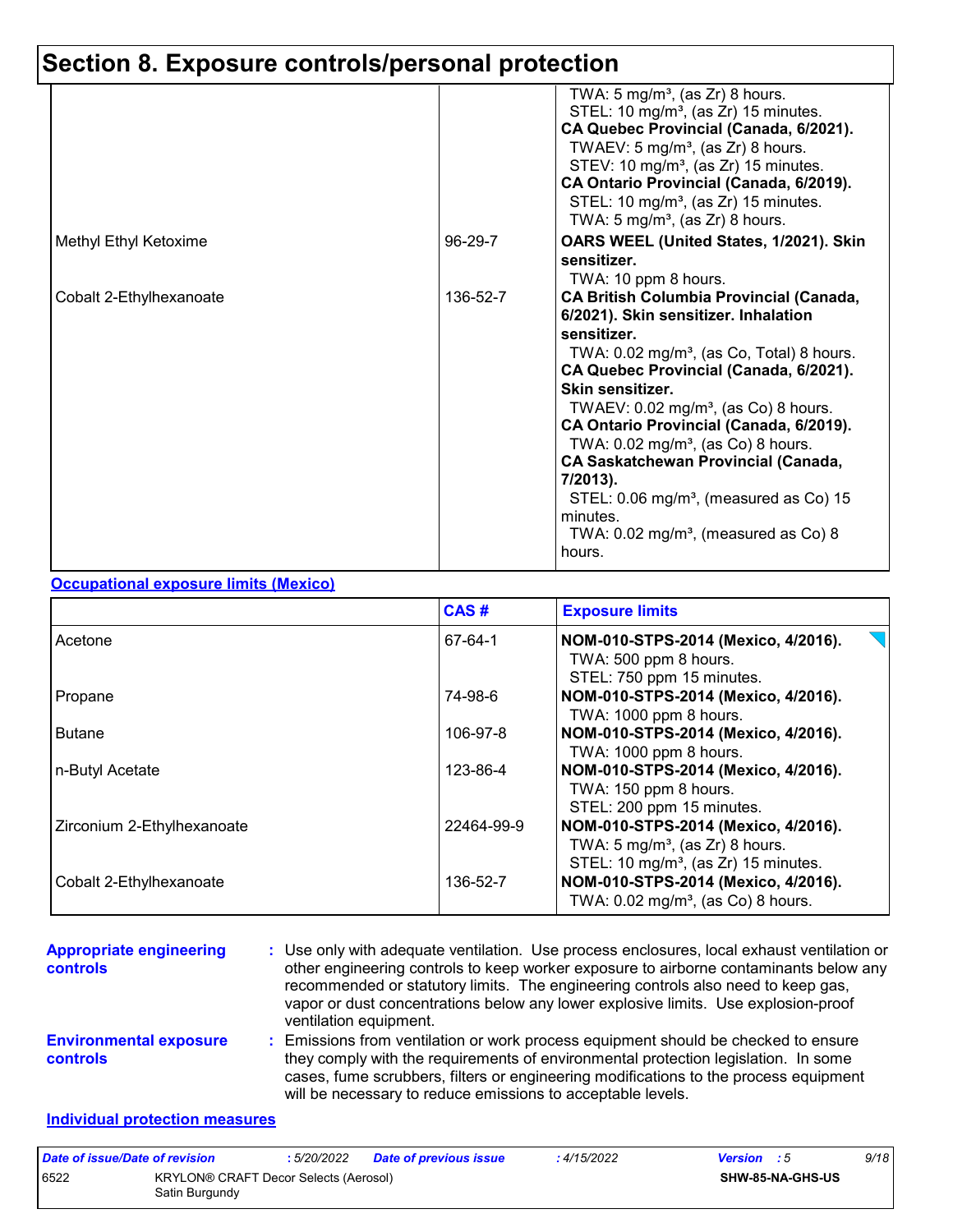| <b>Hygiene measures</b>       | : Wash hands, forearms and face thoroughly after handling chemical products, before<br>eating, smoking and using the lavatory and at the end of the working period.<br>Appropriate techniques should be used to remove potentially contaminated clothing.<br>Contaminated work clothing should not be allowed out of the workplace. Wash<br>contaminated clothing before reusing. Ensure that eyewash stations and safety<br>showers are close to the workstation location.                                                                                                                                            |  |
|-------------------------------|------------------------------------------------------------------------------------------------------------------------------------------------------------------------------------------------------------------------------------------------------------------------------------------------------------------------------------------------------------------------------------------------------------------------------------------------------------------------------------------------------------------------------------------------------------------------------------------------------------------------|--|
| <b>Eye/face protection</b>    | : Safety eyewear complying with an approved standard should be used when a risk<br>assessment indicates this is necessary to avoid exposure to liquid splashes, mists,<br>gases or dusts. If contact is possible, the following protection should be worn, unless<br>the assessment indicates a higher degree of protection: chemical splash goggles.                                                                                                                                                                                                                                                                  |  |
| <b>Skin protection</b>        |                                                                                                                                                                                                                                                                                                                                                                                                                                                                                                                                                                                                                        |  |
| <b>Hand protection</b>        | : Chemical-resistant, impervious gloves complying with an approved standard should be<br>worn at all times when handling chemical products if a risk assessment indicates this is<br>necessary. Considering the parameters specified by the glove manufacturer, check<br>during use that the gloves are still retaining their protective properties. It should be<br>noted that the time to breakthrough for any glove material may be different for different<br>glove manufacturers. In the case of mixtures, consisting of several substances, the<br>protection time of the gloves cannot be accurately estimated. |  |
| <b>Body protection</b>        | : Personal protective equipment for the body should be selected based on the task being<br>performed and the risks involved and should be approved by a specialist before<br>handling this product. When there is a risk of ignition from static electricity, wear anti-<br>static protective clothing. For the greatest protection from static discharges, clothing<br>should include anti-static overalls, boots and gloves.                                                                                                                                                                                         |  |
| <b>Other skin protection</b>  | : Appropriate footwear and any additional skin protection measures should be selected<br>based on the task being performed and the risks involved and should be approved by a<br>specialist before handling this product.                                                                                                                                                                                                                                                                                                                                                                                              |  |
| <b>Respiratory protection</b> | : Based on the hazard and potential for exposure, select a respirator that meets the<br>appropriate standard or certification. Respirators must be used according to a<br>respiratory protection program to ensure proper fitting, training, and other important<br>aspects of use.                                                                                                                                                                                                                                                                                                                                    |  |

## **Section 9. Physical and chemical properties**

The conditions of measurement of all properties are at standard temperature and pressure unless otherwise indicated.

| <b>Appearance</b>                                                 |                |                                                                           |       |
|-------------------------------------------------------------------|----------------|---------------------------------------------------------------------------|-------|
| <b>Physical state</b>                                             |                | $:$ Liquid.                                                               |       |
| <b>Color</b>                                                      |                | : Not available.                                                          |       |
| Odor                                                              |                | : Not available.                                                          |       |
| <b>Odor threshold</b>                                             |                | : Not available.                                                          |       |
| pH                                                                |                | : Not applicable.                                                         |       |
| <b>Melting point/freezing point</b>                               |                | : Not available.                                                          |       |
| <b>Boiling point, initial boiling</b><br>point, and boiling range |                | : Not available.                                                          |       |
| <b>Flash point</b>                                                |                | : Closed cup: -29°C (-20.2°F) [Pensky-Martens Closed Cup]                 |       |
| <b>Evaporation rate</b>                                           |                | $: 5.6$ (butyl acetate = 1)                                               |       |
| <b>Flammability</b>                                               |                | : Not available.                                                          |       |
| Lower and upper explosion<br>limit/flammability limit             |                | : Lower: 1.26%<br>Upper: 15.8%                                            |       |
| <b>Vapor pressure</b>                                             |                | : $101.3$ kPa (760 mm Hg)                                                 |       |
| <b>Relative vapor density</b>                                     |                | : $1.55$ [Air = 1]                                                        |       |
| <b>Relative density</b>                                           |                | : 0.75                                                                    |       |
| <b>Solubility</b>                                                 |                | : Not available.                                                          |       |
| Date of issue/Date of revision                                    |                | :5/20/2022<br><b>Date of previous issue</b><br>: 4/15/2022<br>Version : 5 | 10/18 |
| 6522                                                              | Satin Burgundy | KRYLON® CRAFT Decor Selects (Aerosol)<br>SHW-85-NA-GHS-US                 |       |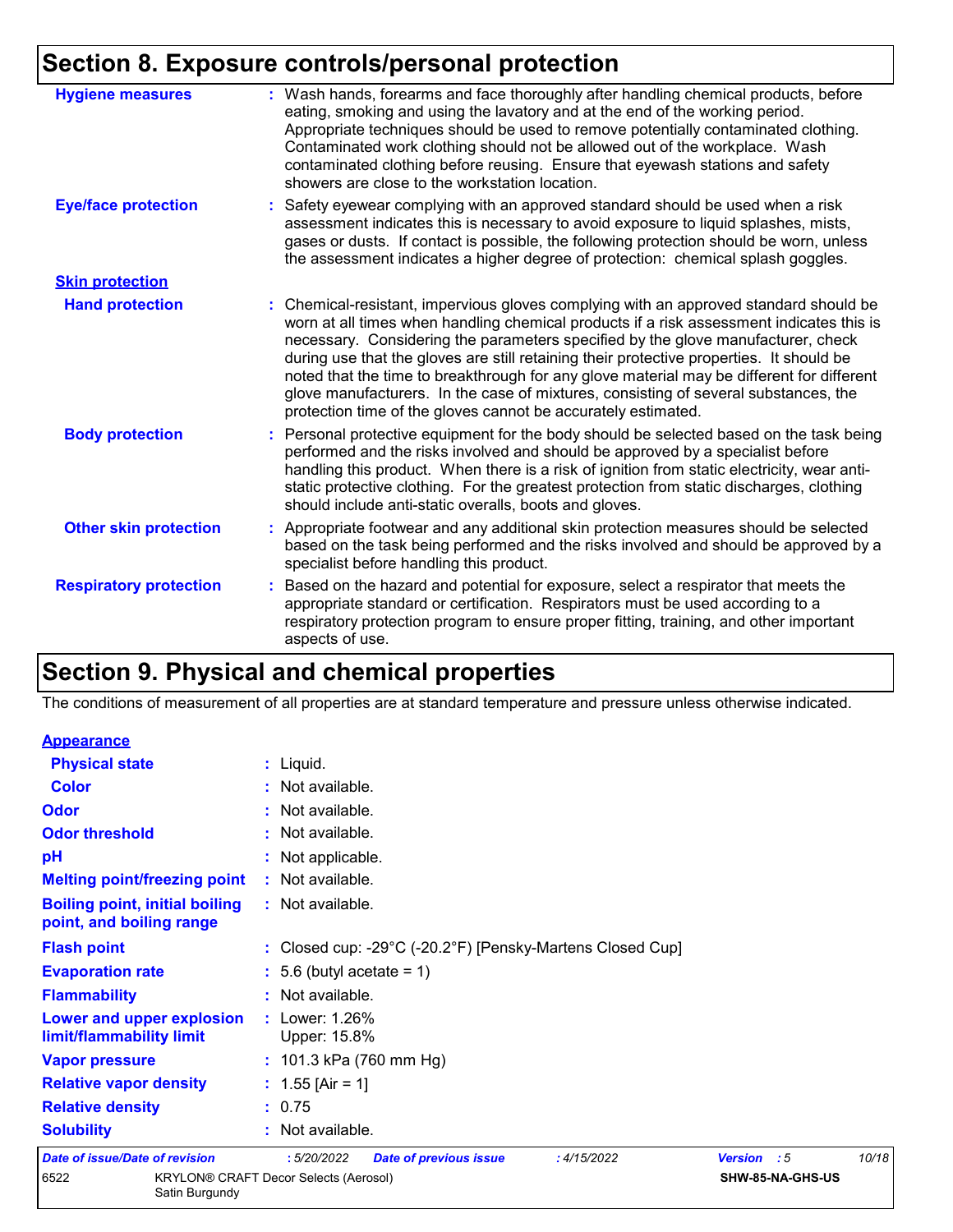## **Section 9. Physical and chemical properties**

| <b>Partition coefficient: n-</b><br>octanol/water |    | : Not applicable.                                              |
|---------------------------------------------------|----|----------------------------------------------------------------|
| <b>Auto-ignition temperature</b>                  |    | : Not available.                                               |
| <b>Decomposition temperature</b>                  |    | $\therefore$ Not available.                                    |
| <b>Viscosity</b>                                  | t. | Kinematic (40°C (104°F)): <20.5 mm <sup>2</sup> /s (<20.5 cSt) |
| <b>Molecular weight</b>                           |    | Not applicable.                                                |
| <b>Aerosol product</b>                            |    |                                                                |
| <b>Type of aerosol</b>                            |    | : Spray                                                        |
| <b>Heat of combustion</b>                         |    | $: 27.383$ kJ/g                                                |

## **Section 10. Stability and reactivity**

| <b>Reactivity</b>                            | : No specific test data related to reactivity available for this product or its ingredients.              |
|----------------------------------------------|-----------------------------------------------------------------------------------------------------------|
| <b>Chemical stability</b>                    | : The product is stable.                                                                                  |
| <b>Possibility of hazardous</b><br>reactions | : Under normal conditions of storage and use, hazardous reactions will not occur.                         |
| <b>Conditions to avoid</b>                   | : Avoid all possible sources of ignition (spark or flame).                                                |
| <b>Incompatible materials</b>                | : No specific data.                                                                                       |
| <b>Hazardous decomposition</b><br>products   | : Under normal conditions of storage and use, hazardous decomposition products should<br>not be produced. |

## **Section 11. Toxicological information**

#### **Information on toxicological effects**

#### **Acute toxicity**

| <b>Product/ingredient name</b> | <b>Result</b>                | <b>Species</b> | <b>Dose</b>              | <b>Exposure</b> |
|--------------------------------|------------------------------|----------------|--------------------------|-----------------|
| Acetone                        | LD50 Oral                    | Rat            | 5800 mg/kg               |                 |
| <b>Butane</b>                  | <b>LC50 Inhalation Vapor</b> | Rat            | 658000 mg/m <sup>3</sup> | 4 hours         |
| n-Butyl Acetate                | LD50 Dermal                  | Rabbit         | >17600 mg/kg             |                 |
|                                | LD50 Oral                    | Rat            | 10768 mg/kg              |                 |
| 2-Propoxyethanol               | LD50 Oral                    | Rat            | 3089 mg/kg               |                 |
| 2-methoxy-1-methylethyl        | LD50 Dermal                  | Rabbit         | $>5$ g/kg                |                 |
| acetate                        |                              |                |                          |                 |
|                                | LD50 Oral                    | Rat            | 8532 mg/kg               |                 |
| Zirconium 2-Ethylhexanoate     | LD50 Dermal                  | Rabbit         | $>5$ g/kg                |                 |
|                                | LD50 Oral                    | Rat            | $>5$ g/kg                |                 |
| Methyl Ethyl Ketoxime          | LD50 Oral                    | Rat            | 930 mg/kg                |                 |
| Light Aromatic Hydrocarbons    | LD50 Oral                    | Rat            | 8400 mg/kg               |                 |
| Cobalt 2-Ethylhexanoate        | LD50 Dermal                  | Rabbit         | $>5$ g/kg                |                 |
|                                | LD50 Oral                    | Rat            | $1.22$ g/kg              |                 |
| <b>Hydrotreated Heavy</b>      | <b>LC50 Inhalation Vapor</b> | Rat            | 8500 mg/m <sup>3</sup>   | 4 hours         |
| Petroleum Naphtha              |                              |                |                          |                 |
|                                | LD50 Oral                    | Rat            | $>6$ g/kg                |                 |

#### **Irritation/Corrosion**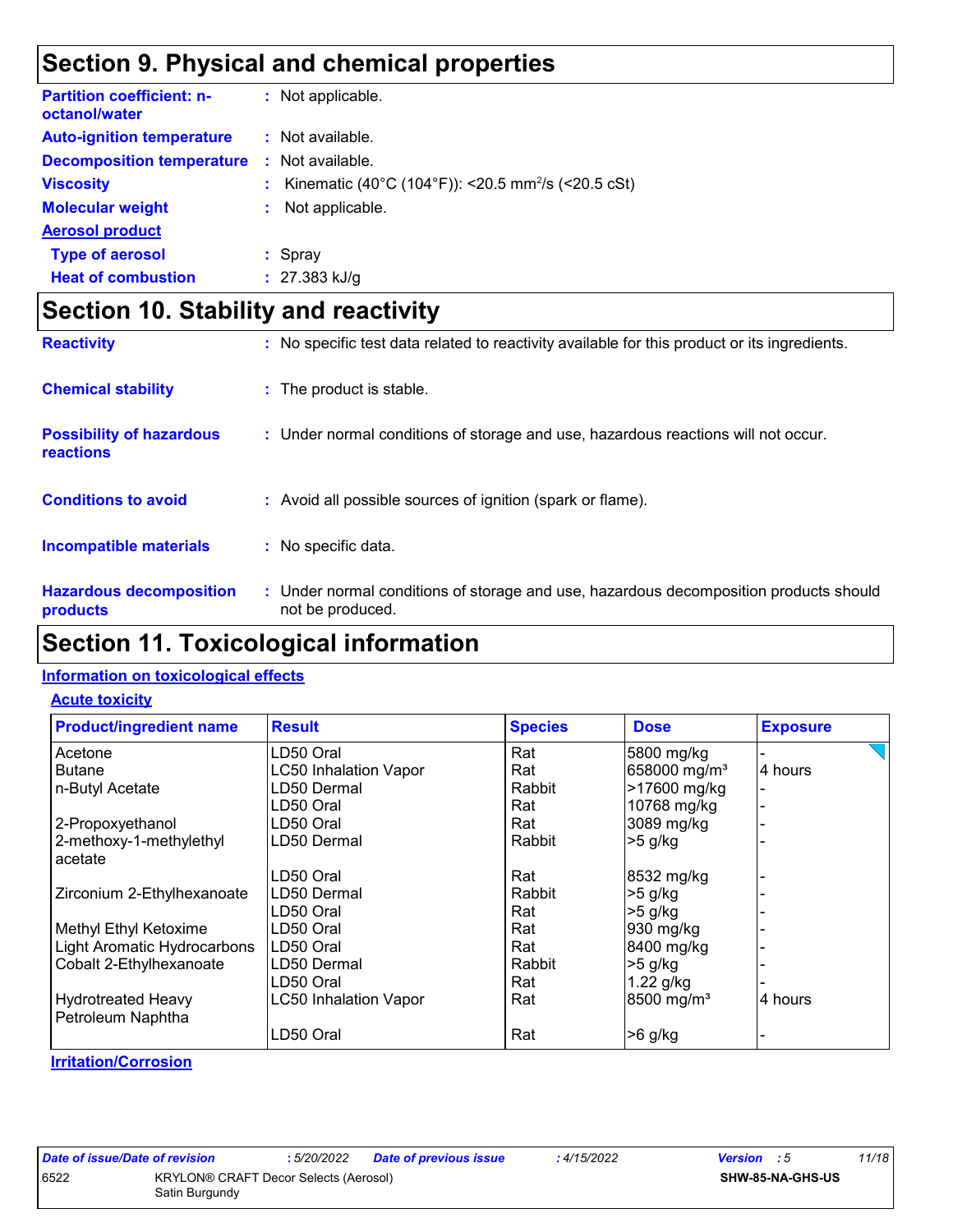## **Section 11. Toxicological information**

| <b>Product/ingredient name</b> | <b>Result</b>            | <b>Species</b> | <b>Score</b> | <b>Exposure</b>  | <b>Observation</b> |
|--------------------------------|--------------------------|----------------|--------------|------------------|--------------------|
| Acetone                        | Eyes - Mild irritant     | Human          |              | 186300 ppm       |                    |
|                                | Eyes - Mild irritant     | Rabbit         |              | 10 uL            |                    |
|                                | Eyes - Moderate irritant | Rabbit         |              | 24 hours 20      |                    |
|                                |                          |                |              | mg               |                    |
|                                | Eyes - Severe irritant   | Rabbit         |              | $20 \, mg$       |                    |
|                                | Skin - Mild irritant     | Rabbit         |              | 24 hours 500     |                    |
|                                |                          |                |              | mg               |                    |
|                                | Skin - Mild irritant     | Rabbit         |              | 395 mg           |                    |
| n-Butyl Acetate                | Eyes - Moderate irritant | Rabbit         |              | $100$ mg         |                    |
|                                | Skin - Moderate irritant | Rabbit         |              | 24 hours 500     |                    |
|                                |                          |                |              | mg               |                    |
| 2-Propoxyethanol               | Eyes - Severe irritant   | Rabbit         |              | 24 hours 750     |                    |
|                                |                          |                |              | ug               |                    |
|                                | Eyes - Severe irritant   | Rabbit         |              | $100 \text{ mg}$ |                    |
|                                | Skin - Mild irritant     | Guinea pig     |              | 500 mg           |                    |
|                                | Skin - Mild irritant     | Rabbit         |              | 24 hours 500     |                    |
|                                |                          |                |              | mg               |                    |
| Methyl Ethyl Ketoxime          | Eyes - Severe irritant   | Rabbit         |              | 100 uL           |                    |
| Light Aromatic Hydrocarbons    | Eyes - Mild irritant     | Rabbit         |              | 24 hours 100     |                    |
|                                |                          |                |              | uL               |                    |

#### **Sensitization**

Not available.

#### **Mutagenicity**

Not available.

#### **Carcinogenicity**

Not available.

#### **Classification**

| <b>Product/ingredient name</b>   | <b>OSHA</b> | <b>IARC</b> | <b>NTP</b>                                       |
|----------------------------------|-------------|-------------|--------------------------------------------------|
| Amorphous Precipitated<br>Silica |             |             |                                                  |
| Cobalt 2-Ethylhexanoate          |             | 2B          | Reasonably anticipated to be a human carcinogen. |

#### **Reproductive toxicity**

Not available.

#### **Teratogenicity**

Not available.

#### **Specific target organ toxicity (single exposure)**

Satin Burgundy

| <b>Name</b>      | <b>Category</b> | <b>Route of</b><br>exposure | <b>Target organs</b>                   |
|------------------|-----------------|-----------------------------|----------------------------------------|
| Acetone          | Category 3      |                             | Respiratory tract<br>irritation        |
|                  | Category 3      |                             | Narcotic effects                       |
| Propane          | Category 3      |                             | Respiratory tract<br>irritation        |
|                  | Category 3      |                             | l Narcotic effects                     |
| <b>Butane</b>    | Category 3      |                             | Respiratory tract<br><b>irritation</b> |
|                  | Category 3      |                             | Narcotic effects                       |
| n-Butyl Acetate  | Category 3      |                             | Narcotic effects                       |
| 2-Propoxyethanol | Category 3      |                             | <b>Respiratory tract</b>               |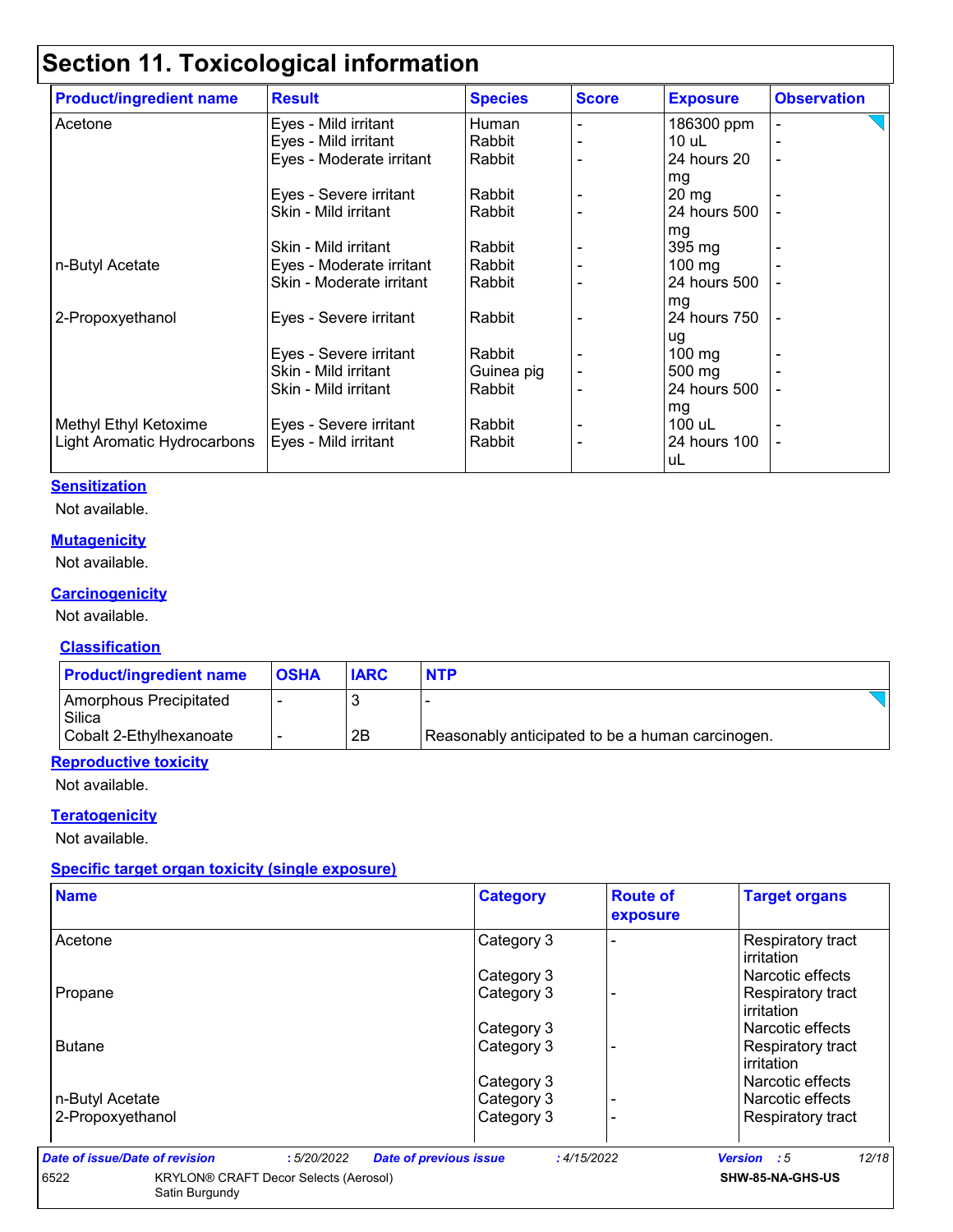## **Section 11. Toxicological information**

|            | irritation        |
|------------|-------------------|
| Category 3 | Narcotic effects  |
| Category 3 | Narcotic effects  |
| Category 1 | upper respiratory |
|            | tract             |
| Category 3 | Narcotic effects  |
| Category 3 | Respiratory tract |
|            | <b>irritation</b> |
| Category 3 | Narcotic effects  |
| Category 3 | Respiratory tract |
|            | <b>irritation</b> |
| Category 3 | Narcotic effects  |
|            |                   |

#### **Specific target organ toxicity (repeated exposure)**

| <b>Name</b>                                 | <b>Category</b> | <b>Route of</b><br>exposure | <b>Target organs</b> |
|---------------------------------------------|-----------------|-----------------------------|----------------------|
| Acetone                                     | Category 2      |                             |                      |
| Propane                                     | Category 2      |                             |                      |
| <b>Butane</b>                               | Category 2      |                             |                      |
| 2-Propoxyethanol                            | Category 2      |                             |                      |
| Methyl Ethyl Ketoxime                       | Category 2      |                             | blood system         |
| Light Aromatic Hydrocarbons                 | Category 2      |                             |                      |
| <b>Hydrotreated Heavy Petroleum Naphtha</b> | Category 2      |                             |                      |

#### **Aspiration hazard**

| <b>Name</b>                          | <b>Result</b>                         |
|--------------------------------------|---------------------------------------|
| Propane                              | <b>ASPIRATION HAZARD - Category 1</b> |
| l Butane                             | <b>ASPIRATION HAZARD - Category 1</b> |
| Light Aromatic Hydrocarbons          | <b>ASPIRATION HAZARD - Category 1</b> |
| Hydrotreated Heavy Petroleum Naphtha | <b>ASPIRATION HAZARD - Category 1</b> |

#### **Information on the likely :** Not available. **routes of exposure**

|                                | <b>Potential acute health effects</b> |                                                                                                                                                                                                                   |       |
|--------------------------------|---------------------------------------|-------------------------------------------------------------------------------------------------------------------------------------------------------------------------------------------------------------------|-------|
| <b>Eye contact</b>             |                                       | : Causes serious eye irritation.                                                                                                                                                                                  |       |
| <b>Inhalation</b>              |                                       | : Can cause central nervous system (CNS) depression. May cause drowsiness or<br>dizziness. May cause respiratory irritation.                                                                                      |       |
| <b>Skin contact</b>            |                                       | : May cause an allergic skin reaction.                                                                                                                                                                            |       |
| <b>Ingestion</b>               |                                       | : Can cause central nervous system (CNS) depression. May be fatal if swallowed and<br>enters airways.                                                                                                             |       |
|                                |                                       | <b>Symptoms related to the physical, chemical and toxicological characteristics</b>                                                                                                                               |       |
| <b>Eye contact</b>             |                                       | : Adverse symptoms may include the following:<br>pain or irritation<br>watering<br>redness                                                                                                                        |       |
| <b>Inhalation</b>              |                                       | : Adverse symptoms may include the following:<br>respiratory tract irritation<br>coughing<br>nausea or vomiting<br>headache<br>drowsiness/fatigue<br>dizziness/vertigo<br>unconsciousness<br>reduced fetal weight |       |
| Date of issue/Date of revision |                                       | :5/20/2022<br><b>Date of previous issue</b><br>:4/15/2022<br>Version : 5                                                                                                                                          | 13/18 |
| 6522                           | Satin Burgundy                        | KRYLON® CRAFT Decor Selects (Aerosol)<br>SHW-85-NA-GHS-US                                                                                                                                                         |       |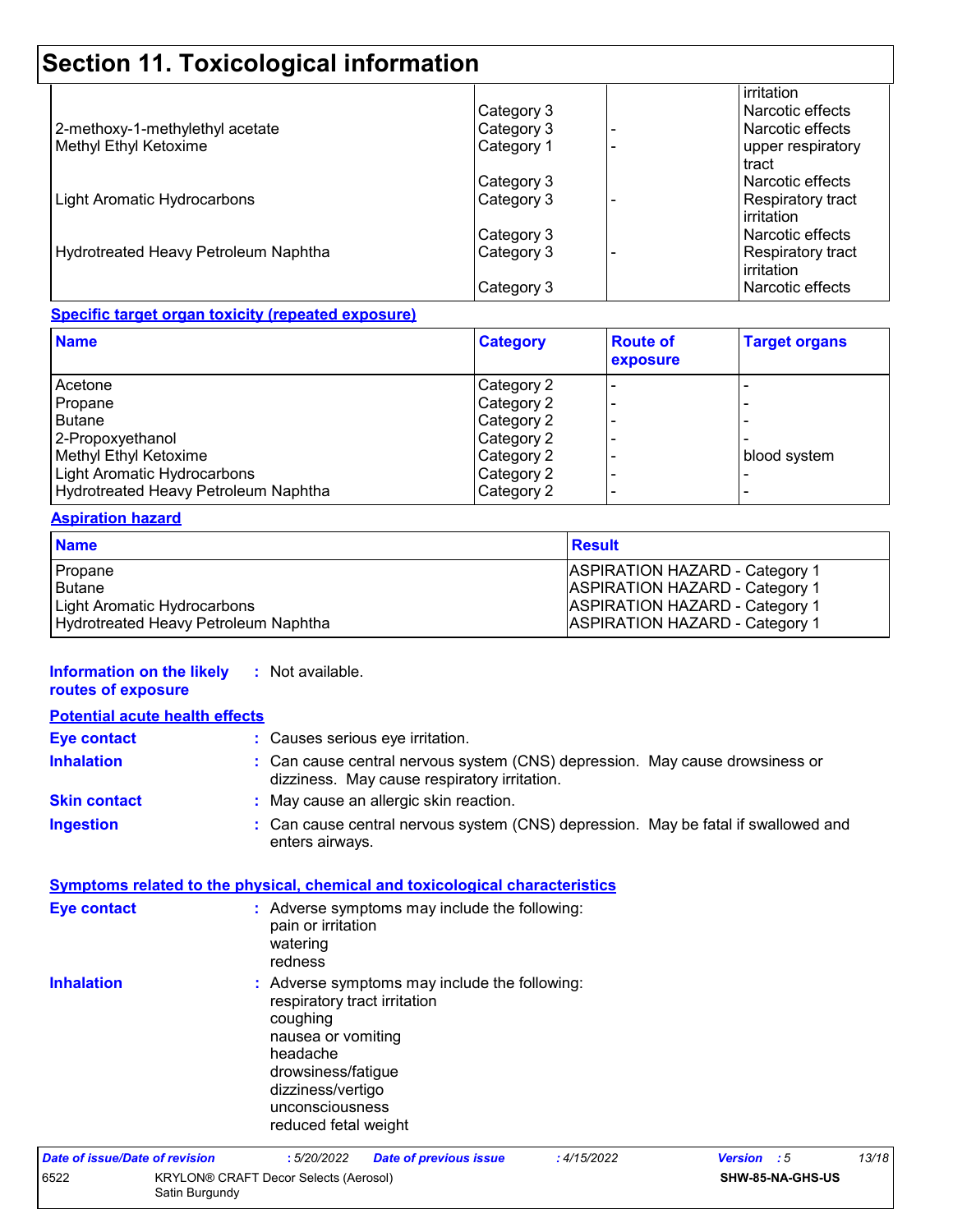## **Section 11. Toxicological information**

|                                         | increase in fetal deaths<br>skeletal malformations                                                                                                                             |
|-----------------------------------------|--------------------------------------------------------------------------------------------------------------------------------------------------------------------------------|
| <b>Skin contact</b>                     | : Adverse symptoms may include the following:<br>irritation<br>redness<br>reduced fetal weight<br>increase in fetal deaths<br>skeletal malformations                           |
| <b>Ingestion</b>                        | : Adverse symptoms may include the following:<br>nausea or vomiting<br>reduced fetal weight<br>increase in fetal deaths<br>skeletal malformations                              |
|                                         | Delayed and immediate effects and also chronic effects from short and long term exposure                                                                                       |
| <b>Short term exposure</b>              |                                                                                                                                                                                |
| <b>Potential immediate</b><br>effects   | : Not available.                                                                                                                                                               |
| <b>Potential delayed effects</b>        | : Not available.                                                                                                                                                               |
| <b>Long term exposure</b>               |                                                                                                                                                                                |
| <b>Potential immediate</b><br>effects   | : Not available.                                                                                                                                                               |
| <b>Potential delayed effects</b>        | : Not available.                                                                                                                                                               |
| <b>Potential chronic health effects</b> |                                                                                                                                                                                |
| Not available.                          |                                                                                                                                                                                |
| <b>General</b>                          | : May cause damage to organs through prolonged or repeated exposure. Once<br>sensitized, a severe allergic reaction may occur when subsequently exposed to very low<br>levels. |
| <b>Carcinogenicity</b>                  | : Suspected of causing cancer. Risk of cancer depends on duration and level of<br>exposure.                                                                                    |
| <b>Mutagenicity</b>                     | : No known significant effects or critical hazards.                                                                                                                            |
| <b>Teratogenicity</b>                   | : Suspected of damaging the unborn child.                                                                                                                                      |
| <b>Developmental effects</b>            | : No known significant effects or critical hazards.                                                                                                                            |
| <b>Fertility effects</b>                | : May damage fertility.                                                                                                                                                        |

#### **Numerical measures of toxicity**

**Acute toxicity estimates**

| <b>Route</b> | <b>ATE value</b> |
|--------------|------------------|
| Oral         | 85553.62 mg/kg   |
| Dermal       | 30465.84 mg/kg   |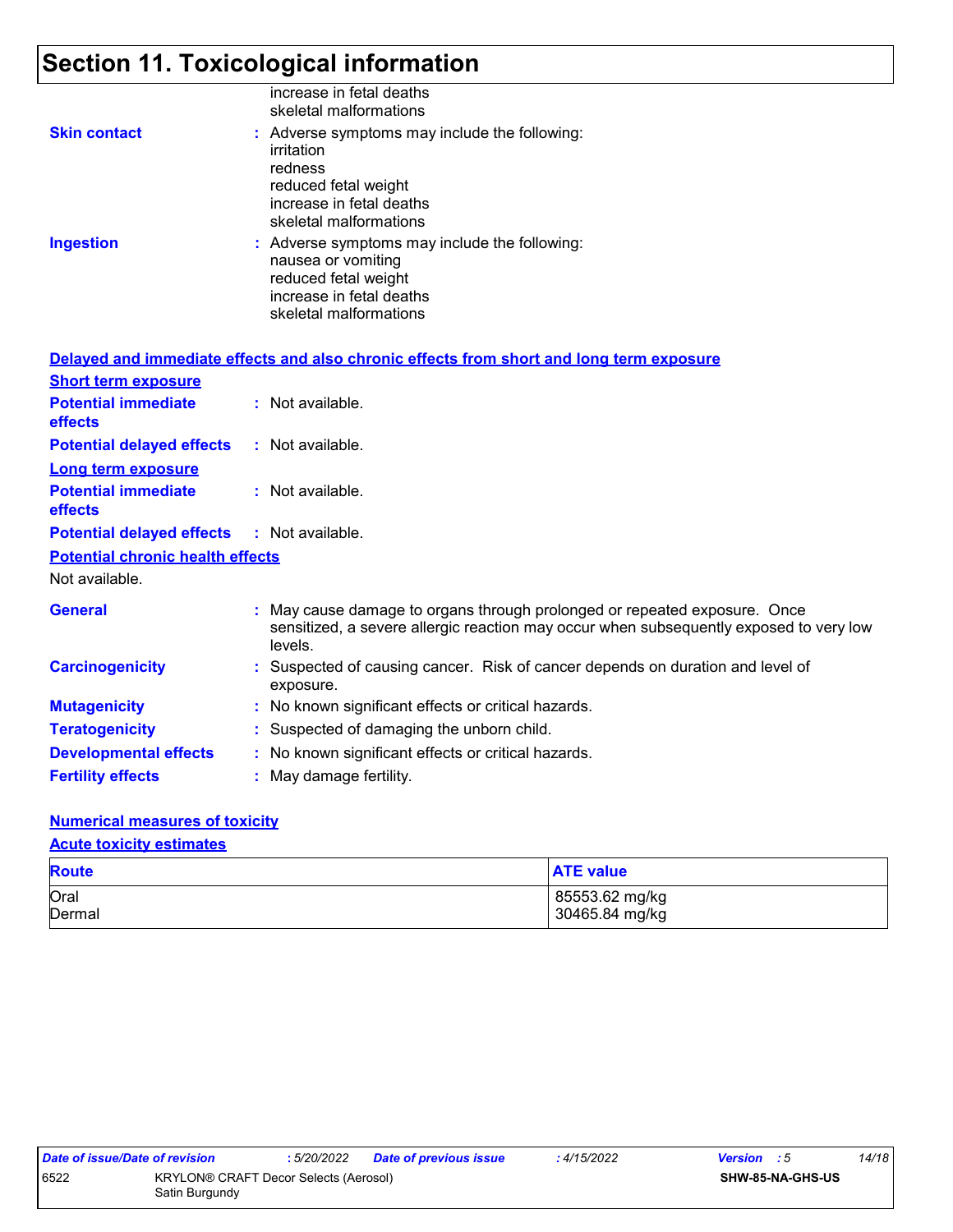## **Section 12. Ecological information**

#### **Toxicity**

| <b>Product/ingredient name</b> | <b>Result</b>                                                        | <b>Species</b>                                             | <b>Exposure</b>      |
|--------------------------------|----------------------------------------------------------------------|------------------------------------------------------------|----------------------|
| Acetone                        | Acute EC50 7200000 µg/l Fresh water                                  | Algae - Selenastrum sp.                                    | 96 hours             |
|                                | Acute LC50 4.42589 ml/L Marine water                                 | Crustaceans - Acartia tonsa -<br>Copepodid                 | 48 hours             |
|                                | Acute LC50 7460000 µg/l Fresh water                                  | Daphnia - Daphnia cucullata                                | 48 hours             |
|                                | Acute LC50 5600 ppm Fresh water                                      | Fish - Poecilia reticulata                                 | 96 hours             |
|                                | Chronic NOEC 4.95 mg/l Marine water                                  | Algae - Ulva pertusa                                       | 96 hours             |
|                                | Chronic NOEC 0.016 ml/L Fresh water                                  | Crustaceans - Daphniidae                                   | 21 days              |
|                                | Chronic NOEC 0.1 ml/L Fresh water                                    | Daphnia - Daphnia magna -<br>Neonate                       | 21 days              |
|                                | Chronic NOEC 5 µg/l Marine water                                     | Fish - Gasterosteus aculeatus -<br>Larvae                  | 42 days              |
| n-Butyl Acetate                | Acute LC50 32 mg/l Marine water<br>Acute LC50 18000 µg/l Fresh water | Crustaceans - Artemia salina<br>Fish - Pimephales promelas | 48 hours<br>96 hours |
| Methyl Ethyl Ketoxime          | Acute LC50 843000 µg/l Fresh water                                   | Fish - Pimephales promelas                                 | 96 hours             |

#### **Persistence and degradability**

| <b>Product/ingredient name</b> | <b>Aquatic half-life</b> | <b>Photolysis</b> | Biodegradability |
|--------------------------------|--------------------------|-------------------|------------------|
| Acetone                        |                          |                   | Readily          |
| In-Butvl Acetate               |                          |                   | Readily          |
| Light Aromatic Hydrocarbons    |                          |                   | Readily          |

#### **Bioaccumulative potential**

| <b>Product/ingredient name</b>                                                                                                                                  | $\mathsf{LogP}_\mathsf{ow}$ | <b>BCF</b>                                                      | <b>Potential</b>                   |
|-----------------------------------------------------------------------------------------------------------------------------------------------------------------|-----------------------------|-----------------------------------------------------------------|------------------------------------|
| Zirconium 2-Ethylhexanoate<br>Methyl Ethyl Ketoxime<br>Light Aromatic Hydrocarbons<br>Cobalt 2-Ethylhexanoate<br><b>Hydrotreated Heavy</b><br>Petroleum Naphtha |                             | 2.96<br>$2.5$ to 5.8<br>l 10 to 2500 l<br>15600<br>l 10 to 2500 | low<br>low<br>high<br>high<br>high |

#### **Mobility in soil**

**Soil/water partition coefficient (K**<sub>oc</sub>)

**:** Not available.

**Other adverse effects** : No known significant effects or critical hazards.

## **Section 13. Disposal considerations**

**Disposal methods :**

The generation of waste should be avoided or minimized wherever possible. Disposal of this product, solutions and any by-products should at all times comply with the requirements of environmental protection and waste disposal legislation and any regional local authority requirements. Dispose of surplus and non-recyclable products via a licensed waste disposal contractor. Waste should not be disposed of untreated to the sewer unless fully compliant with the requirements of all authorities with jurisdiction. Waste packaging should be recycled. Incineration or landfill should only be considered when recycling is not feasible. This material and its container must be disposed of in a safe way. Empty containers or liners may retain some product residues. Do not puncture or incinerate container.

| Date of issue/Date of revision |                                                         | : 5/20/2022 | <b>Date of previous issue</b> | : 4/15/2022 | <b>Version</b> : 5 |                         | 15/18 |
|--------------------------------|---------------------------------------------------------|-------------|-------------------------------|-------------|--------------------|-------------------------|-------|
| 6522                           | KRYLON® CRAFT Decor Selects (Aerosol)<br>Satin Burgundy |             |                               |             |                    | <b>SHW-85-NA-GHS-US</b> |       |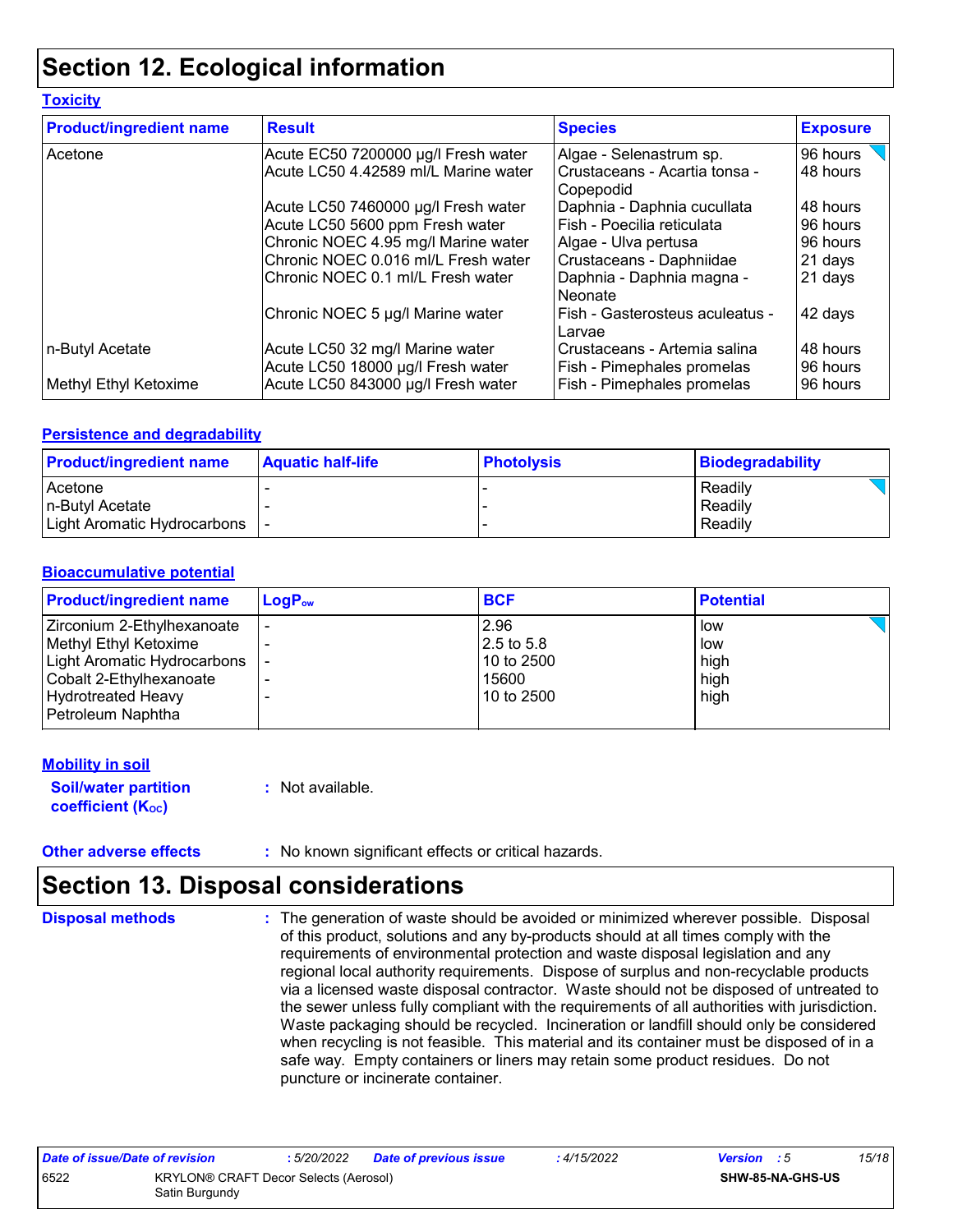### **Section 14. Transport information**

|                                                          | <b>DOT</b><br><b>Classification</b>                                                                             | <b>TDG</b><br><b>Classification</b>                                                                                                                                                                                                                                                                                                                                                                                                                                                                                                                                                                                                                                                 | <b>Mexico</b><br><b>Classification</b>                                                                          | <b>IATA</b>                                                                                                     | <b>IMDG</b>                                                                                                     |
|----------------------------------------------------------|-----------------------------------------------------------------------------------------------------------------|-------------------------------------------------------------------------------------------------------------------------------------------------------------------------------------------------------------------------------------------------------------------------------------------------------------------------------------------------------------------------------------------------------------------------------------------------------------------------------------------------------------------------------------------------------------------------------------------------------------------------------------------------------------------------------------|-----------------------------------------------------------------------------------------------------------------|-----------------------------------------------------------------------------------------------------------------|-----------------------------------------------------------------------------------------------------------------|
| <b>UN number</b>                                         | <b>UN1950</b>                                                                                                   | <b>UN1950</b>                                                                                                                                                                                                                                                                                                                                                                                                                                                                                                                                                                                                                                                                       | <b>UN1950</b>                                                                                                   | <b>UN1950</b>                                                                                                   | <b>UN1950</b>                                                                                                   |
| <b>UN proper</b><br>shipping name                        | <b>AEROSOLS</b>                                                                                                 | <b>AEROSOLS</b>                                                                                                                                                                                                                                                                                                                                                                                                                                                                                                                                                                                                                                                                     | <b>AEROSOLS</b>                                                                                                 | <b>AEROSOLS</b>                                                                                                 | <b>AEROSOLS</b>                                                                                                 |
| <b>Transport</b>                                         | 2.1                                                                                                             | 2.1                                                                                                                                                                                                                                                                                                                                                                                                                                                                                                                                                                                                                                                                                 | 2.1                                                                                                             | 2.1                                                                                                             | 2.1                                                                                                             |
| hazard class(es)                                         |                                                                                                                 |                                                                                                                                                                                                                                                                                                                                                                                                                                                                                                                                                                                                                                                                                     |                                                                                                                 |                                                                                                                 |                                                                                                                 |
| <b>Packing group</b>                                     |                                                                                                                 |                                                                                                                                                                                                                                                                                                                                                                                                                                                                                                                                                                                                                                                                                     |                                                                                                                 |                                                                                                                 |                                                                                                                 |
| <b>Environmental</b><br>hazards                          | No.                                                                                                             | No.                                                                                                                                                                                                                                                                                                                                                                                                                                                                                                                                                                                                                                                                                 | No.                                                                                                             | No.                                                                                                             | No.                                                                                                             |
| <b>Additional</b><br>information                         | Dependent upon<br>container size, this<br>product may ship under<br>the Limited Quantity<br>shipping exception. | Product classified<br>as per the<br>following sections<br>of the<br>Transportation of<br>Dangerous Goods<br>Regulations:<br>2.13-2.17 (Class<br>2).<br>Dependent upon<br>container size, this<br>product may ship under<br>the Limited Quantity<br>shipping exception.                                                                                                                                                                                                                                                                                                                                                                                                              | Dependent upon<br>container size, this<br>product may ship under<br>the Limited Quantity<br>shipping exception. | Dependent upon<br>container size, this<br>product may ship under<br>the Limited Quantity<br>shipping exception. | Dependent upon<br>container size, this<br>product may ship under<br>the Limited Quantity<br>shipping exception. |
| <b>Special precautions for user :</b>                    |                                                                                                                 | Multi-modal shipping descriptions are provided for informational purposes and do not<br>consider container sizes. The presence of a shipping description for a particular<br>mode of transport (sea, air, etc.), does not indicate that the product is packaged<br>suitably for that mode of transport. All packaging must be reviewed for suitability<br>prior to shipment, and compliance with the applicable regulations is the sole<br>responsibility of the person offering the product for transport. People loading and<br>unloading dangerous goods must be trained on all of the risks deriving from the<br>substances and on all actions in case of emergency situations. |                                                                                                                 |                                                                                                                 |                                                                                                                 |
| <b>Transport in bulk according</b><br>to IMO instruments | : Not available.                                                                                                |                                                                                                                                                                                                                                                                                                                                                                                                                                                                                                                                                                                                                                                                                     |                                                                                                                 |                                                                                                                 |                                                                                                                 |
|                                                          |                                                                                                                 | <b>Proper shipping name</b>                                                                                                                                                                                                                                                                                                                                                                                                                                                                                                                                                                                                                                                         | : Not available.                                                                                                |                                                                                                                 |                                                                                                                 |

## **Section 15. Regulatory information**

#### **SARA 313**

SARA 313 (40 CFR 372.45) supplier notification can be found on the Environmental Data Sheet.

#### **California Prop. 65**

WARNING: This product contains chemicals known to the State of California to cause cancer and birth defects or other reproductive harm.

#### **International regulations**

|      | Date of Issue/Date of revision | : 5/20/2022                                  | Dat |
|------|--------------------------------|----------------------------------------------|-----|
| 6522 | Satin Burgundy                 | <b>KRYLON® CRAFT Decor Selects (Aerosol)</b> |     |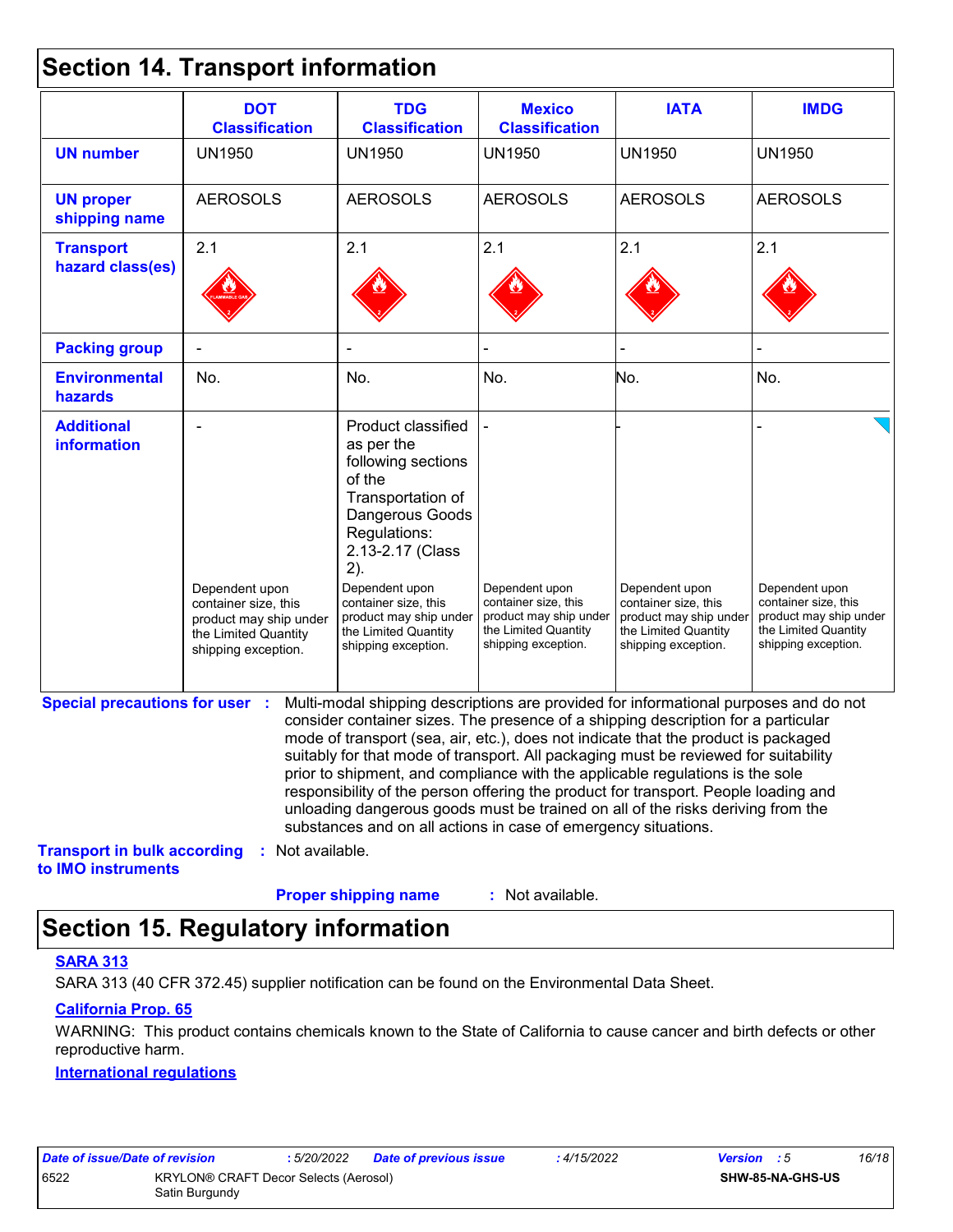## **Section 15. Regulatory information**

| <b>International lists</b> | : Australia inventory (AIIC): Not determined.                |
|----------------------------|--------------------------------------------------------------|
|                            | China inventory (IECSC): Not determined.                     |
|                            | Japan inventory (CSCL): Not determined.                      |
|                            | Japan inventory (ISHL): Not determined.                      |
|                            | Korea inventory (KECI): Not determined.                      |
|                            | New Zealand Inventory of Chemicals (NZIoC): Not determined.  |
|                            | Philippines inventory (PICCS): Not determined.               |
|                            | Taiwan Chemical Substances Inventory (TCSI): Not determined. |
|                            | Thailand inventory: Not determined.                          |
|                            | Turkey inventory: Not determined.                            |
|                            | Vietnam inventory: Not determined.                           |

### **Section 16. Other information**

**Hazardous Material Information System (U.S.A.)**

| <b>Health</b>           | 3 |
|-------------------------|---|
| <b>Flammability</b>     |   |
| <b>Physical hazards</b> | 3 |
|                         |   |

**The customer is responsible for determining the PPE code for this material. For more information on HMIS® Personal Protective Equipment (PPE) codes, consult the HMIS® Implementation Manual.**

**Caution: HMIS® ratings are based on a 0-4 rating scale, with 0 representing minimal hazards or risks, and 4 representing significant hazards or risks. Although HMIS® ratings and the associated label are not required on SDSs or products leaving a facility under 29 CFR 1910.1200, the preparer may choose to provide them. HMIS® ratings are to be used with a fully implemented HMIS® program. HMIS® is a registered trademark and service mark of the American Coatings Association, Inc.**

**Procedure used to derive the classification**

| <b>Classification</b>                                                 | <b>Justification</b>  |
|-----------------------------------------------------------------------|-----------------------|
| FLAMMABLE AEROSOLS - Category 1                                       | On basis of test data |
| <b>GASES UNDER PRESSURE - Compressed gas</b>                          | Calculation method    |
| SERIOUS EYE DAMAGE/ EYE IRRITATION - Category 2A                      | Calculation method    |
| <b>SKIN SENSITIZATION - Category 1</b>                                | Calculation method    |
| <b>CARCINOGENICITY - Category 2</b>                                   | Calculation method    |
| <b>TOXIC TO REPRODUCTION - Category 1B</b>                            | Calculation method    |
| SPECIFIC TARGET ORGAN TOXICITY (SINGLE EXPOSURE) (Respiratory tract   | Calculation method    |
| irritation) - Category 3                                              |                       |
| SPECIFIC TARGET ORGAN TOXICITY (SINGLE EXPOSURE) (Narcotic effects) - | Calculation method    |
| Category 3                                                            |                       |
| SPECIFIC TARGET ORGAN TOXICITY (REPEATED EXPOSURE) - Category 2       | Calculation method    |
| <b>ASPIRATION HAZARD - Category 1</b>                                 | Calculation method    |

| <b>History</b>                    |             |
|-----------------------------------|-------------|
| <b>Date of printing</b>           | : 5/20/2022 |
| Date of issue/Date of<br>revision | : 5/20/2022 |
| Date of previous issue            | : 4/15/2022 |
| <b>Version</b>                    | : 5         |